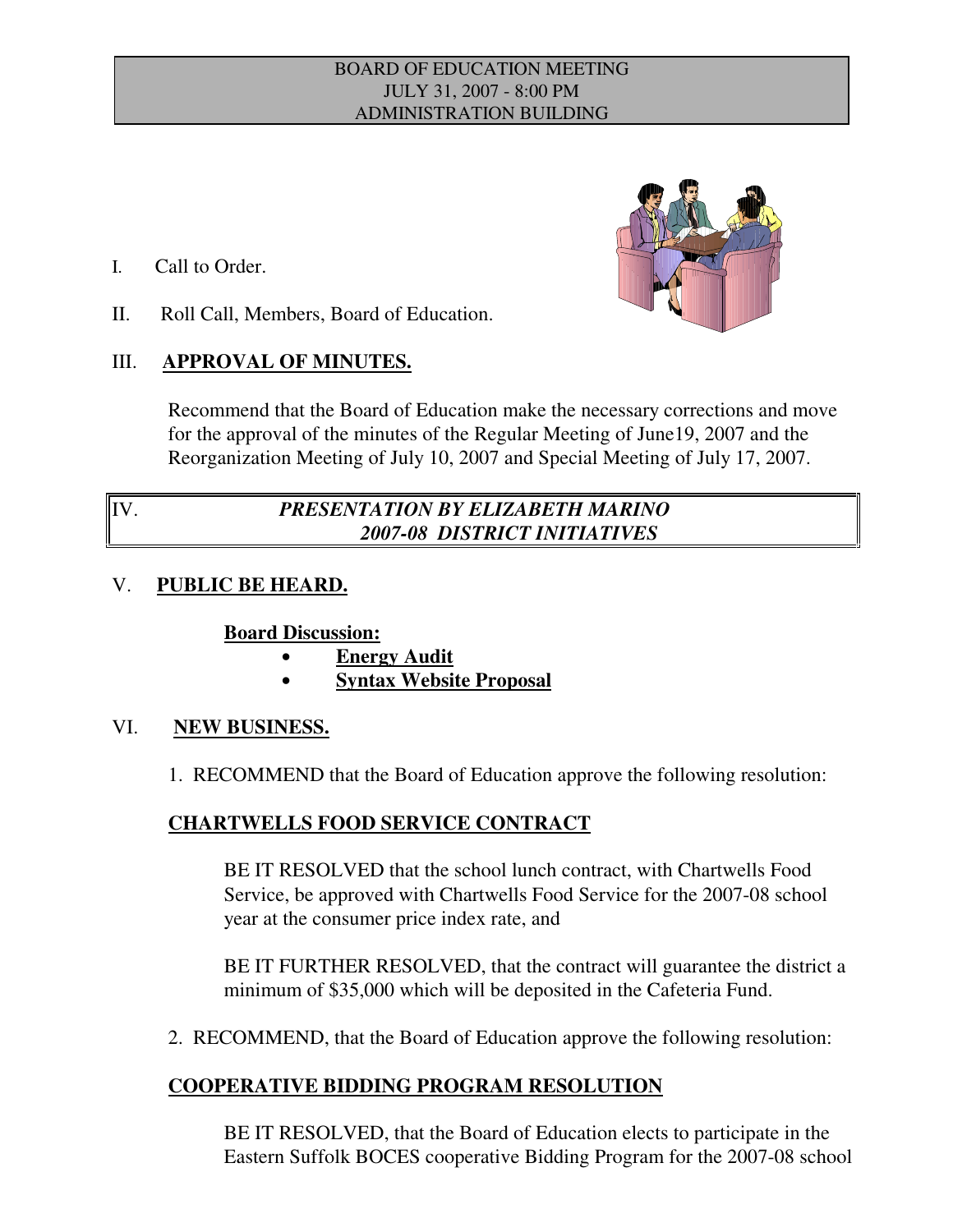year (as attached).

3. RECOMMEND, that the Board of Education approve the following resolution:

## **OLD COMPUTER EQUIPMENT**

RESOLVED, that 219 pieces of obsolete and damage computer equipment, as set forth on the attached list, are deemed unnecessary for educational purposes, and are deemed to be of no financial value, and,

IT IS FURTHER RESOLVED, that the District dispose of such equipment in the most economical manner.

4. RECOMMEND that the Board of Education approve the following resolution:

## **APPOINTMENT OF INTERIM ASSISTANT SUPERINTENDENT FOR BUSINESS AND OPERATIONS**

 BE IT RESOLVED, that Gene Levenstien be appointed to serve as Interim Assistant Superintendent of Business & Operations at a daily rate of \$850.00 effective July 23, 2007 and,

BE IT FURTHER RESOLVED that he will perform all the duties normally associated with the position; as per the contract, that shall be signed by the Superintendent of Schools and Mr. Levenstien.

5. RECOMMEND, that the Board of Education approve the following resolution:

## **DONATION FROM DEER PARK PARENTS GOLF ASSOCIATION**

 WHEREAS, the Deer Park Parents Golf Association wishes to donate and install, in the amount of \$10,000, an artificial putting green to the Deer Park School District in support of the Deer Park Golf practice facility, and

WHEREAS, this project will consist of the putting surface as well as the beautification of the courtyard and,

BE IT RESOLVED, that the Board of Education accepts this gift with great appreciation.

6. RECOMMEND, that the Board of Education approve the following:

## **2007 FALL COACHING POSITIONS**:

Anthony Amesti has recommended the following fall '07 coaching positions: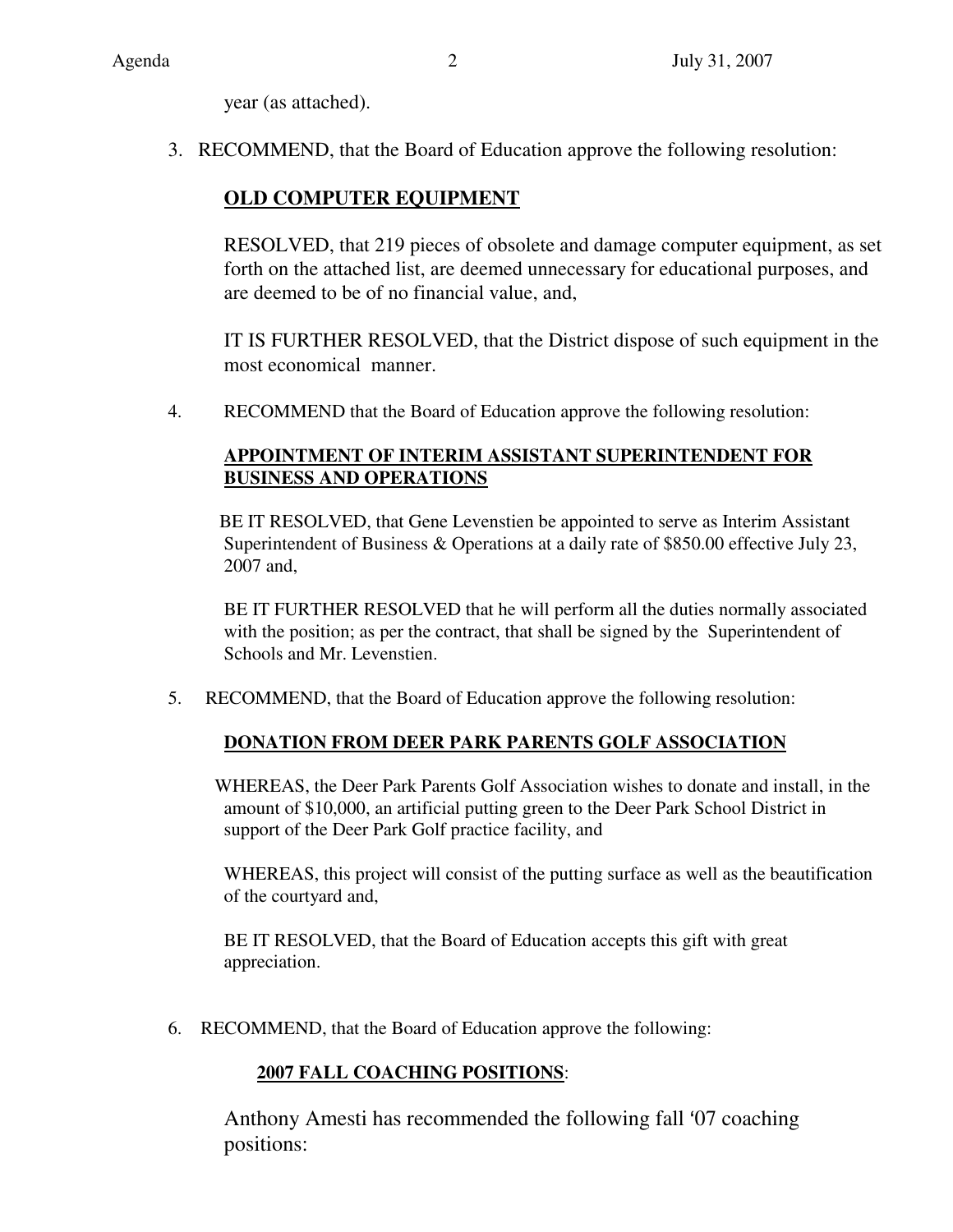# **HIGH SCHOOL**

| Position                          | Name Unit        | <u>Step</u> | <u>Salary</u>  |                      |
|-----------------------------------|------------------|-------------|----------------|----------------------|
| Head Varsity Football R. Langella | 13.5             | 4           | \$5753.97      |                      |
| <b>Asst Varsity Football</b>      | E. Goldrick      | 9.5         | 3              | \$4049.09            |
| <b>Asst Varsity Football</b>      | D. Ferguson      | 9.5         | $\overline{2}$ | \$4049.09            |
| <b>Head JV Football</b>           | A. Tannacore     | 9.5         | $5+$           | \$5251.22            |
| <b>Asst JV Football</b>           | T. Tannacore     | 9.0         | $\overline{2}$ | \$3835.98            |
| <b>Head Varsity Boys Soccer</b>   | C. Gluck         | 10.5        | $5+$           | \$5803.98            |
| Position                          | <u>Name Unit</u> | <b>Step</b> | <b>Salary</b>  |                      |
| <b>Asst Varsity Boys Soccer</b>   | R. Argenziano    | 8.0         | $5+$           | \$4422.08            |
| <b>Head JV Boys Soccer</b>        | R. Franco        | 8.0         | $\overline{4}$ | \$3409.76            |
| <b>Head Varsity Girls Soccer</b>  | I. Kyranakis     | 10.5        | $5+$           | \$5803.98            |
| <b>Asst Varsity Girls Soccer</b>  | G. Menig         | 8.0         | $5+$           | \$4422.08            |
| <b>Head JVGirls Soccer</b>        | K. LaSalla       | 8.0         | $\overline{2}$ | \$3409.76            |
| <b>Head Varsity Girls Swim</b>    | C. Mangio        | 11.0        | $5+$           | \$6080.36            |
| <b>Asst Varsity Girls Swim</b>    | <b>TBA</b>       | 8.0         |                |                      |
| <b>Head Varsity Girls Tennis</b>  | C. Levy          | 11.0        | $5+$           | \$6080.36            |
| <b>Head JV Tennis</b>             | P. Colletti      | 8.0         | 8              | \$4422.08            |
| <b>Head Girls Cross Country</b>   | C. Connell       | 9.0         | $\overline{2}$ | \$3835.98            |
| <b>Head Boys Cross Country</b>    | C. Kauter        | 9.0         | $5+$           | \$4974.84            |
| <b>Head Varsity Volleyball</b>    | D. Higgins       | 11.0        | $5+$           | \$6080.36            |
| Head JV Volleyball                | D. Podolsky      | 8.5         | $\overline{2}$ | \$3622.87            |
| <b>Head Varsity Cheerleading</b>  | L. Demyen        | 7.0         | $\overline{2}$ | \$2983.54            |
| <b>Head JV Cheerleading</b>       | V. Whitney       | 4.0         | 1              | \$1704.88            |
| Co-Curricular                     |                  |             |                |                      |
| Head Varsity KicklineC. O'Brien   | 10               | 2           | \$4262.20      |                      |
| Kickline Choreographer            | M. Esposito      |             |                | Stipend of \$2400.00 |
| <b>ROBERT FROST</b>               |                  |             |                |                      |
| Position                          | Name<br>Unit     | Step        | Salary         |                      |
| <b>Head Football</b>              | C. LoPiccolo     | 9           | 3              | \$3835.98            |
| <b>Asst Football</b>              | T. Kockenmeister | 8.5         | $5+$           | \$4698.46            |
| <b>Head Girls Soccer</b>          | K. Schumacher    | 7           | $5+$           | \$3869.32            |
| <b>Head Boys Soccer</b>           | K. Cogan         | 7           | $5+$           | \$3869.32            |
| <b>Head Cheerleading</b>          | TBA              | 7           |                |                      |
| Co-Curricular                     |                  |             |                |                      |
| Head Kickline<br>D. Peragine      | 5                | 3           | \$2131.10      |                      |

# VII. **APPROVAL OF SCHEDULES**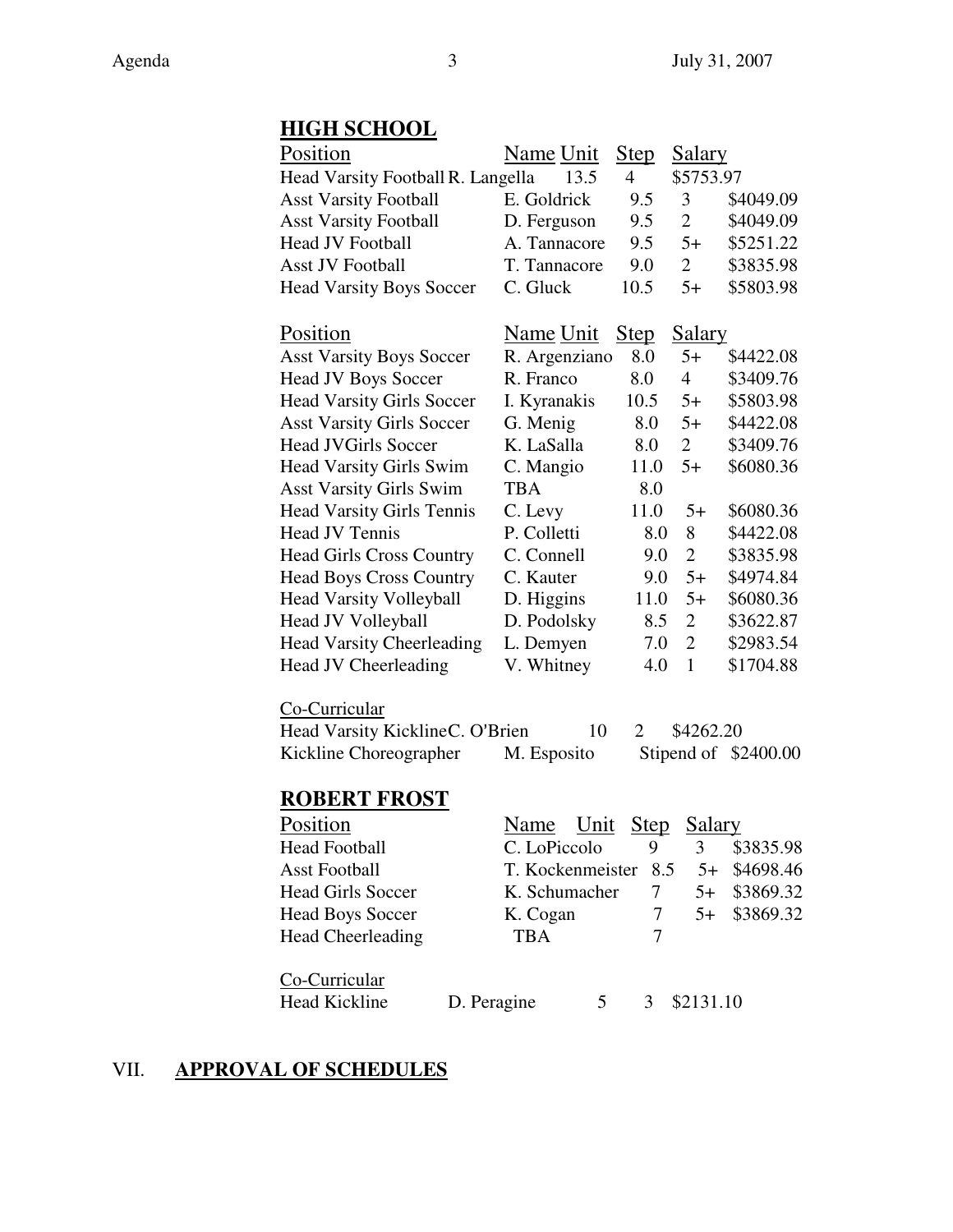RECOMMEND, that the Board of Education approve the following schedules collectively:

## **SCHEDULE 07-BP-668 - SCHEDULE OF BILLS PAYABLE**

| General Fund    | # 39 | 6/26/07 | \$1,180,309.35 |
|-----------------|------|---------|----------------|
| Federal Fund 35 |      | 6/26/07 | 15,595.49      |
| Reserve Fund23  |      | 6/26/07 | 15,972.48      |
| Capital Fund    | 10   | 6/27/07 | 1,648.55       |
| School Lunch    | 19   | 6/27/07 | 137,301.92     |
| Trust & Agency  | 12   | 6/27/07 | 3,857,275.88   |
| General Fund    | 40   | 6/26/07 | 118,658.80     |
| (Medicare)      |      |         |                |
| General Fund2   |      | 7/18/07 | 833,328.43     |
| General Fund 37 |      | 7/18/07 | 8,371,089.15   |
| General Fund41  |      | 7/18/07 | 538,790.63     |
| Federal Fund 33 |      | 7/18/07 | 291,107.34     |
| Reserve Fund1   |      | 7/18/07 | 22,904.70      |
| School Lunch    | 20   | 7/19/07 | 61,400.42      |

## **SCHEDULE 07-D-662 - BID AWARDS - Bid #564 - Athletic Equipment & Supplies**

Bids were received from the following vendors:

| South Shore Outdoor | Riddell | Port Jefferson Sports         |
|---------------------|---------|-------------------------------|
| Massapequa Soccer   |         | Olympic Den Aluminum Athletic |

It is recommended that the bid be awarded to the following vendors as the lowest responsible bidders meeting specifications:

| South Shore Outdoor   |       | \$1,136.12  |
|-----------------------|-------|-------------|
| Riddell               |       | 2,778.90    |
| Port Jefferson Sports |       | 9,048.38    |
| Massapequa Soccer     |       | 7,494.50    |
| Olympic Den           |       | 5,118.50    |
|                       | Total | \$25,576.40 |

## **SCHEDULE 07-E-291 - TRANSFER OF BUDGETARY FUNDS**

Explanation of Budgetary Transfer: T38, T39, T40, T41, T42, T1 & T2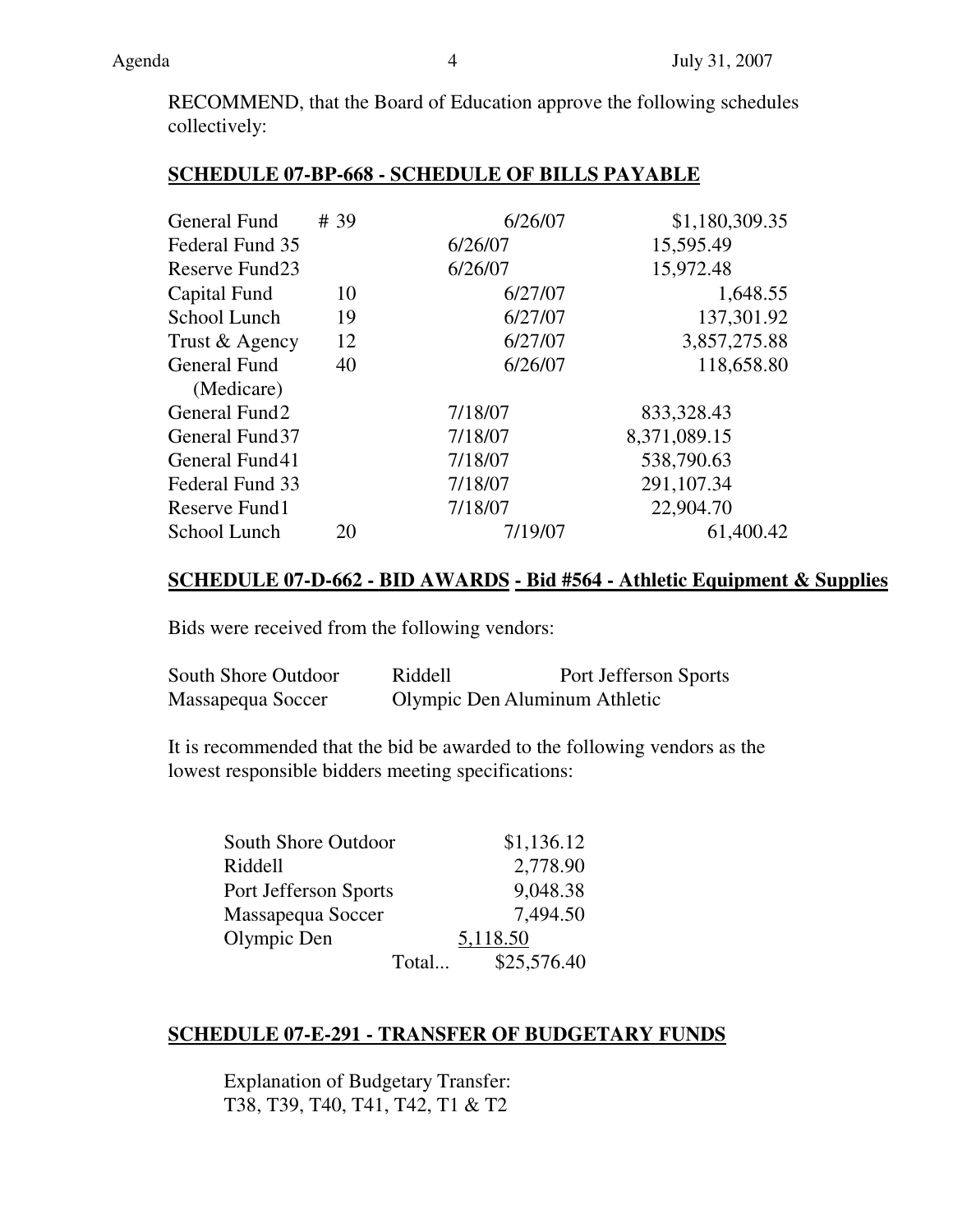## **SCHEDULE 07-CSE - COMMITTEE ON SPECIAL EDUCATION CONFIDENTIAL**

## **SCHEDULE 07-F-66 / CONTRACTS**

## **NON INSTRUCTIONAL**

## **SCHEDULE 07-CS-68 - CHANGE OF SALARY/STATUS (NON- INSTRUCTIONAL)**

**Mary Ellen Walsh**  George Washington School From: 10 month clerk typist **To: 12 month clerk typist**  Salary: \$37,655 - Step 4 Effective: 7/1/07

#### **Lawrence Mangan**

Memorial School From: Provisional Duplicating Machine Operator To: **Duplicating Machine Operator** No Change in Salary Effective: 7/13/07

## **SCHEDULE 07-NN-351 - APPOINTMENTS (NON-INSTRUCTIONAL)**

**Rose Contelmo**  Out of District Registered School Nurse Salary/Step: \$36,381 - Step 1. Effective: 7/1/07

**Catherine Thompson Permanent -** Audio Visual Aide **No Change in Salary**  Effective: 6/22/07

**Jeffrey Velez**  MIS / Washington School Network & Systems Technician Salary/Step: \$51,209 - Step 1 Effective: 8/13/07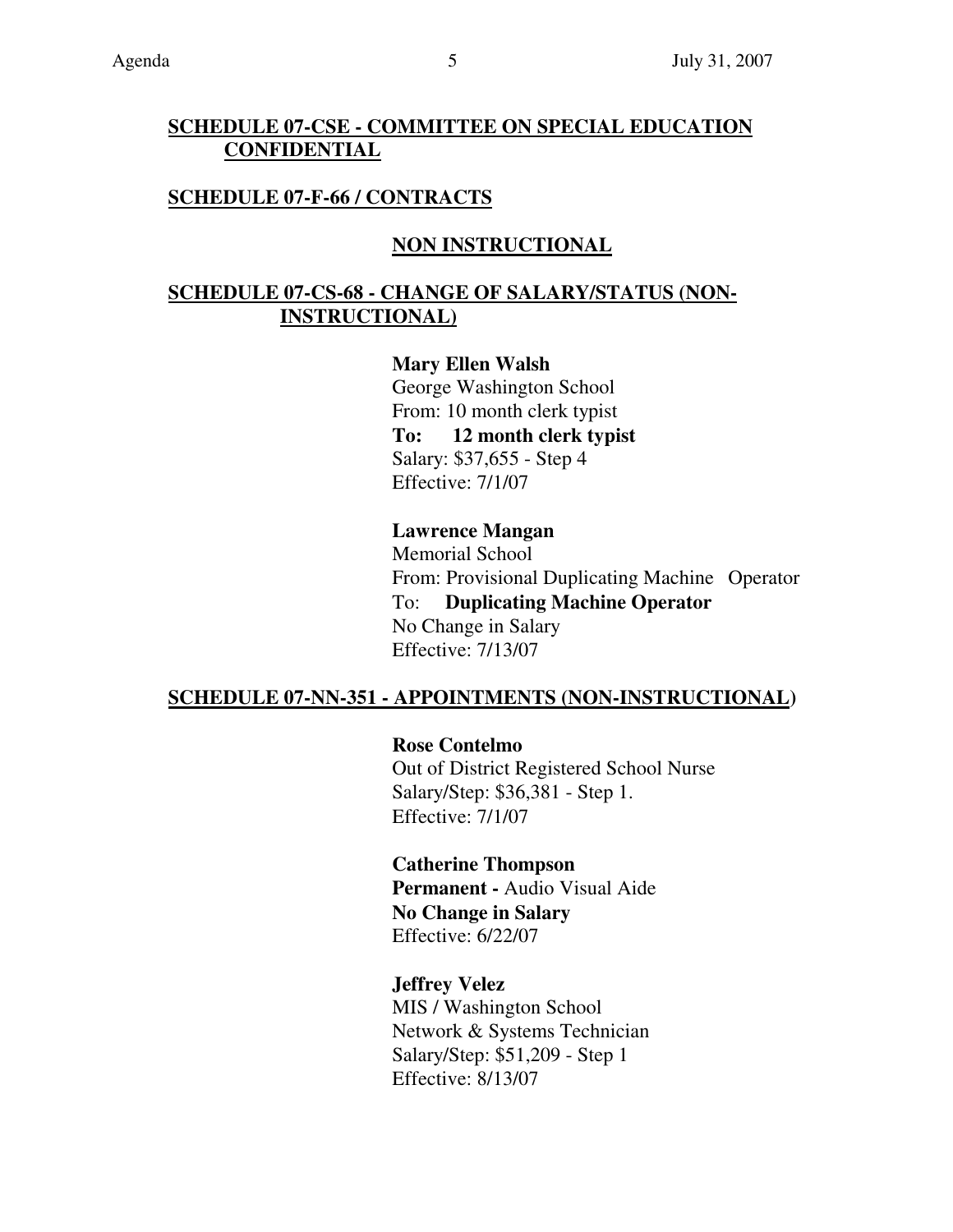**Patricia Merlino**  Transportation/Bus Driver Salary: \$17.68 / hr. Effective: 9/1/07

**Joseph Merlino**  Districtwide/Security Guard Salary: \$16 / hr. Effective: 7/18/07

# **SCHEDULE 07-OO-297 - RETIREMENTS, REMOVALS, TERMINATIONS, RESIGNATIONS (NON INSTRUCTIONAL)**

## **Katherine Morris**

Substitute Aide Effective: 6/21/07 - Resignation: No outstanding Obligation to the district

## **Peter Nekola**

Substitute Custodian Effective: 6/27/07 - Resignation. No outstanding Obligation to the district

## **Julia Monsky**

JFK - Non-Instructional Aide Effective: 8/15/07 Termination due to abolishment of position. No outstanding obligation to the district

## **Lisa Santora**

Substitute Aide Effective: 6/2/07 - Resignation: No outstanding Obligation to the district

## **SCHEDULE 07-NNPS-207 - PER DIEM SUBSTITUTES (NON- INSTRUCTIONAL)**

**Jeanne Bosenbeck**  Substitute Clerical Salary: \$10.00 / hr. Effective: 9/1/07

## **SCHEDULE 07-QQ-116 - LEAVES OF ABSENCE (NON-**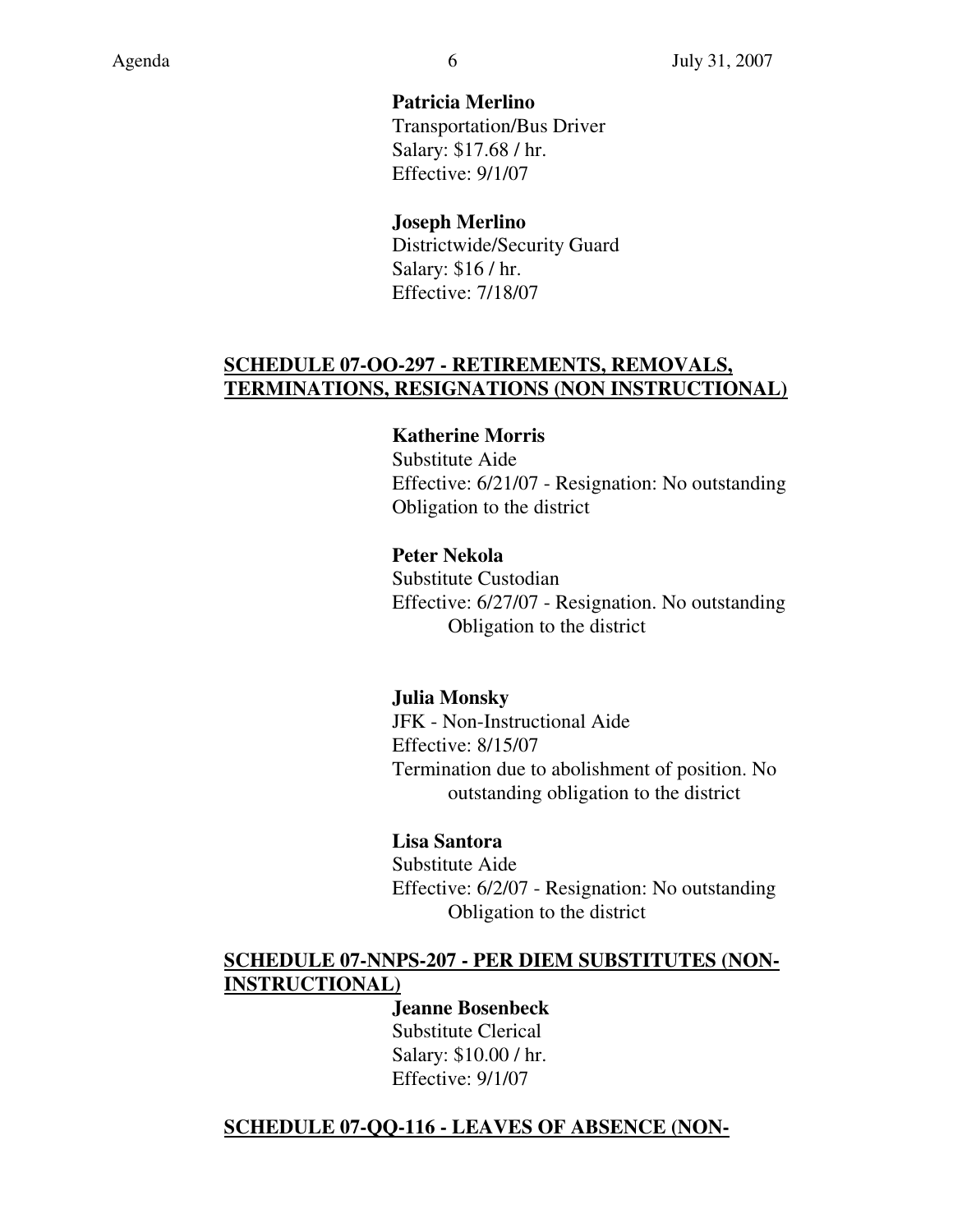## **INSTRUCTIONAL)**

### **Brian Hession**

Washington / MIS Department Network & Systems Technician Effective: 7/5/07 - 8/16/07

## **Paul Downing**

Transportation/Bus Driver Effective: 2/1/07-2/1/08

# **Leigh Johnson**

Transportation/Bus Driver Effective: 6/18/07-6/18/08

## **Lu Ann Fanning**

JFK/Clerk Typist Effective: 10/19/07-12/7/07

## **SCHEDULE 07-TPA-27 - TEMPORARY ASSIGNMENT (NON INSTRUCTIONAL)**

## **Rose Contelmo**

Out of District Nurse - Summer Program Salary: \$5,457.30 Effective: 7/1/07

## **Helene Horodnicki**

HS Summer School Registered Nurse Salary**:** \$4,785.60 Effective: 7/9/07-8/17/07

## **Monique Hornik**

Elementary Summer School Registered Nurse Salary: \$2990.80 (20 days) Effective: 7/9/07 - 8/9/07

## **Carol Delahunty**

Elementary Summer School Registered Nurse Salary: \$1,495.40 (10 days) Effective: 7/9/07-8/9/07

## **Darrel Clark**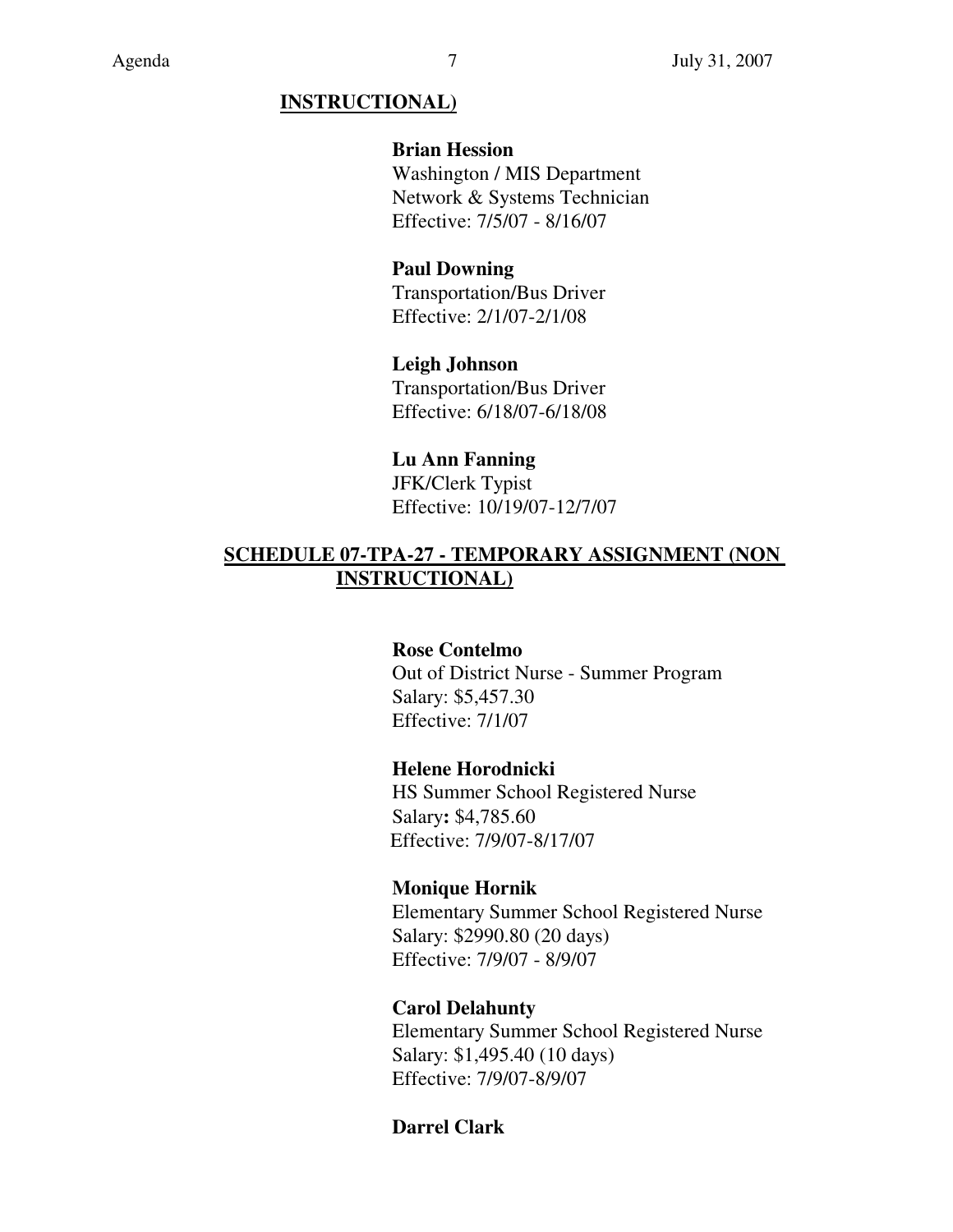MM - Summer School Teacher Aide Salary: \$11.30/hr. Effective: 7/9/07-8/9/07

## Under same schedule, the following are **Summer School Bus Drivers** with a **salary of \$20.27 per hour** and **Effective from 7/9/07 - 8/17/07:**

| <b>Edward AromandoRichard Brennan</b> |                          | <b>Mary Buckley</b>       |
|---------------------------------------|--------------------------|---------------------------|
| <b>Don Burhrmeister</b>               | <b>Frank Caldone</b>     | <b>Susan Cangelosi</b>    |
| <b>Jay Dennis</b>                     | <b>David Dick</b>        | <b>Marlo Falco</b>        |
| <b>Roxanna Gardner</b>                | Dawn Guzzardi-Mauceri    | <b>William Hamilton</b>   |
| <b>Steve Levy</b>                     | Leo Mazzarella           | <b>Ruth McKie</b>         |
| <b>Vincent Mongelli</b>               | <b>Ernest Proschwitz</b> | <b>Stephanie Robinson</b> |
|                                       | <b>Juan Rodriquez</b>    |                           |

Under same schedule, the following are **Summer School Bus Aides** with an **Effective date of 7/9/07 - 8/17/07**

| <b>Anne Gisbert</b>   | <b>Susan Grabhorn</b>                       | <b>Salvatore Greco</b> |
|-----------------------|---------------------------------------------|------------------------|
| Salary: \$12.65 / hr. | Salary: \$14.51 / hr.                       | Salary: \$11.63 / hr.  |
| <b>Gail Hargett</b>   | <b>Wilette Henderson</b>                    | Patricia Jaroszewski   |
| Salary: \$14.51 / hr. | Salary: \$11.95 / hr.                       | Salary: \$14.51 / hr.  |
| <b>Elaine Justic</b>  | <b>Patricia Merlino</b>                     | <b>Diane Papeo</b>     |
| Salary: \$14.51 / hr. | Salary: \$14.51 / hr.                       | Salary: \$14.51 / hr.  |
| <b>Pearl Rogers</b>   | <b>Jaimie Sears</b><br><b>Kimberly Shea</b> |                        |
| Salary: \$14.51 / hr. | Salary: \$11.95 / hr.                       | Salary: \$16.51 / hr.  |

Under same schedule the following are **Summer School Substitute Bus Aides** with an **effective date of 7/9/07 - 8/17/07**:

| <b>Nancy Liston</b>  | <b>Clare Merkle</b>                       | <b>Venus Joe</b> |
|----------------------|-------------------------------------------|------------------|
| Salary: \$16.51 / hr | Salary: \$12.65 / hr Salary: \$13.95 / hr |                  |

Under same schedule the following are **Summer School Bus Drivers** with an **effective date of 7/9/07-8/17/07 at the salary of \$20.27 / hr.** 

| Patricia Russo | <b>Bunnie Smith</b> | <b>Debra Tuckey-Stengel</b> |
|----------------|---------------------|-----------------------------|
|                |                     |                             |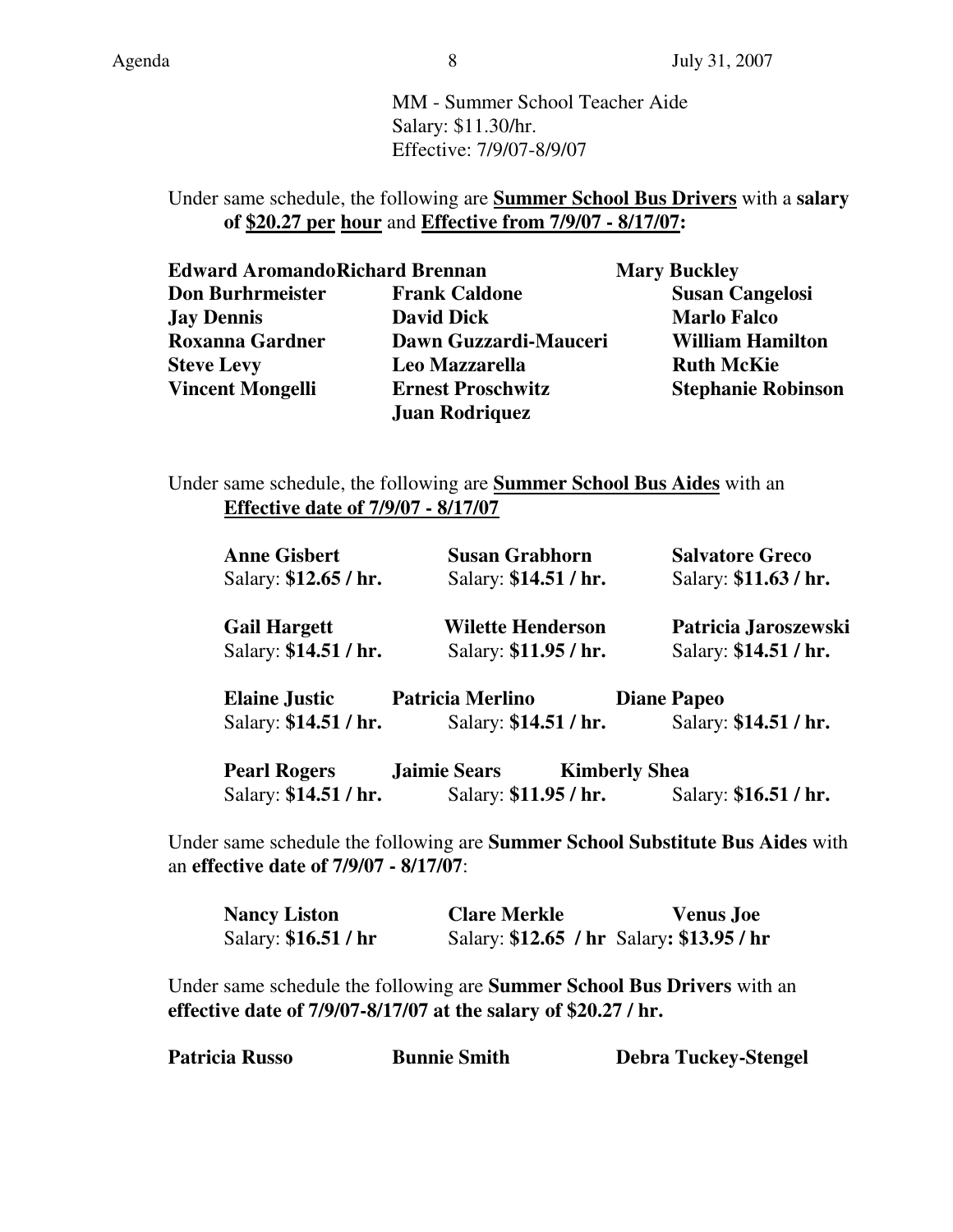Under same schedule the following are **Summer School Substitute Bus Drivers** with **an effective date of 7/9/07-8/17/07 at the salary of \$20.27 / hr.** 

| <b>Vincent Fearon</b>   | <b>Steven Grindell</b>        | <b>Anthony Grosso</b> | <b>Edward</b>      |
|-------------------------|-------------------------------|-----------------------|--------------------|
|                         |                               | <b>Heyward</b>        |                    |
| <b>Lewis Hutcherson</b> | <b>Joan Mauro Cheryl Noia</b> |                       | <b>Frank Russo</b> |

Under the same schedule the following are **Summer School Bus Aides** with an **effective** 

**date of 7/9/07 - 8/17/07 at the salary of \$14.51 / hr.**

| <b>Stanley Allen</b>  | Lucy Benivegna         | Victoria Brennan         |
|-----------------------|------------------------|--------------------------|
| <b>Barbara Byrams</b> | <b>Janice Crandall</b> | <b>Josephine Gambale</b> |

## **INSTRUCTIONAL MATTERS**

## **SCHEDULE 07-C-01 - CONSULTANT (INSTRUCTIONAL)**

## **James McCaffrey**

Administrative Consultant / Districtwide Salary/Daily Rate: \$350 / day (grant funded) Effective: 9/1/07-6/30/08 or at the discretion of the Board of Education

# **SCHEDULE 07- CSS-15 - CHANGE OF STATUS/SALARY (INSTRUCTIONAL)**

**Mariana Gil**  Probationary World Languages Salary Correction From: \$50,834 - MA-Step 2 To: \$52,359 - MA-Step 2 Effective: 9/1/07

# **SCHEDULE 07-L-130 - PART TIME APPOINTMENTS (INSTRUCTIONAL)**

**Lisa Robuffo**  High School Teaching Area: .7 ELA Certification: Initial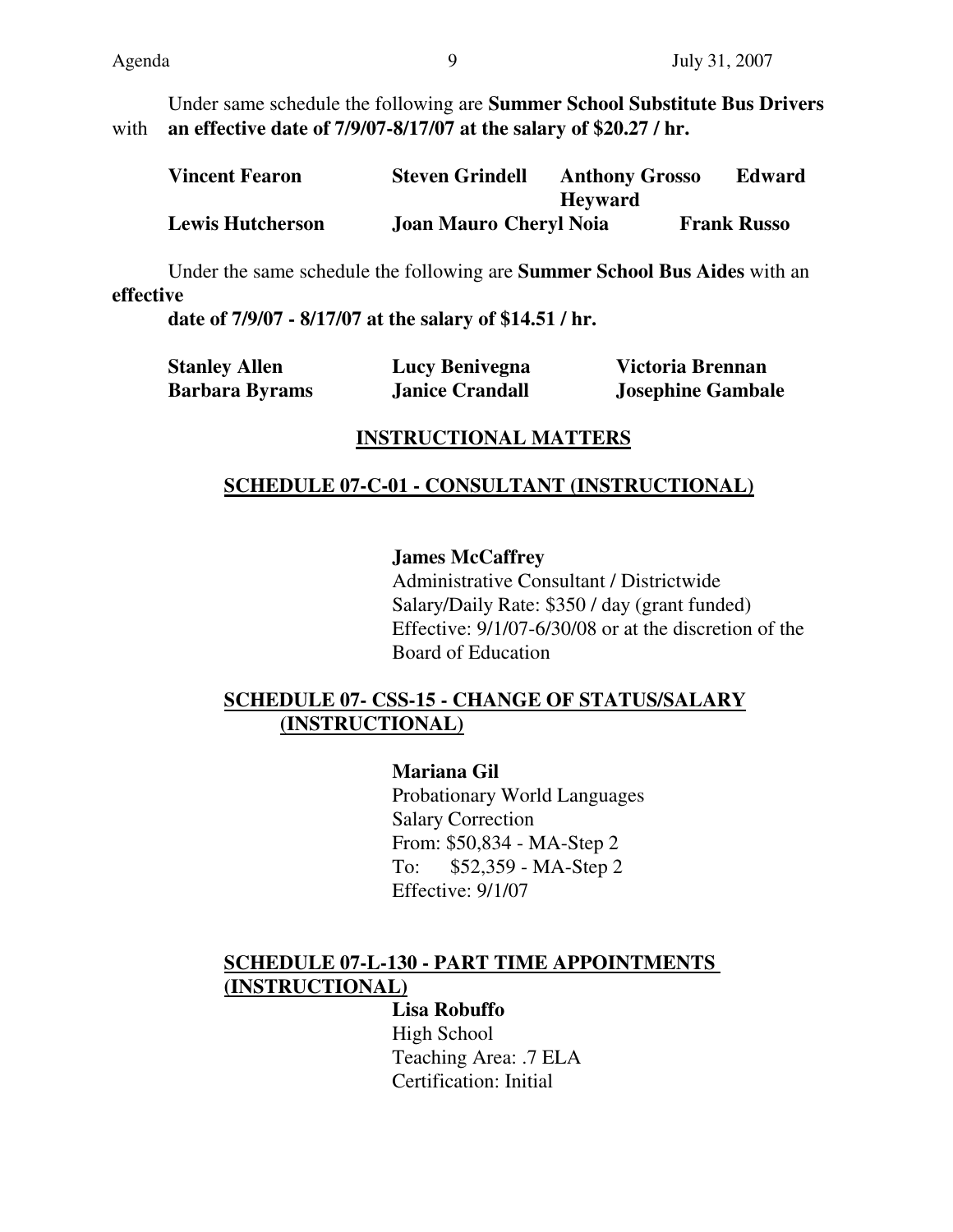Salary/Step: \$49,857 (Prorated at \$34,900) MA Step 1 Effective: 9/1/07 - 6/30/08 or at the discretion of the Board of Education

#### **Kevin Marner**

Teaching Area: .4 Physical Education (Robert Frost) .1Physical Education (John Q. Adams) Certification: Initial Salary/Step: \$47,123 (Prorated at \$23,562) BA/Step 2 Effective: 9/1/07 - 6/30/08 - or at the discretion of the Board of Education

## **Jennifer D**=**Auria**

John F. Kennedy Teaching Area: .4 Speech Certification: Permanent Salary/Step: \$57,123 (Prorated at \$22,854) MA/Step 4 Effective: 9/1/07-6/30/08 - or at the discretion of the Board of Education

## **George Kouroutis**

High School Teaching Area: .4 Social Studies Certification: Initial Salary/Step: \$45,308 (Prorated at \$18,123) BA-Step 1 Effective 9/1/07-6/30/08 or at the discretion of the Board of Education

## **Donna Josefak**

High School Teaching Area**: .6 Math**  Certification: Math Salary/Step: \$74,467 (prorated @ \$44,680) MA Step 11 Effective: 8/31/07-6/30/08 or at the discretion of the Board of Education

## **SCHEDULE 07-LR-73 - LEAVE REPLACEMENT APPOINTMENTS (INSTRUCTIONAL)**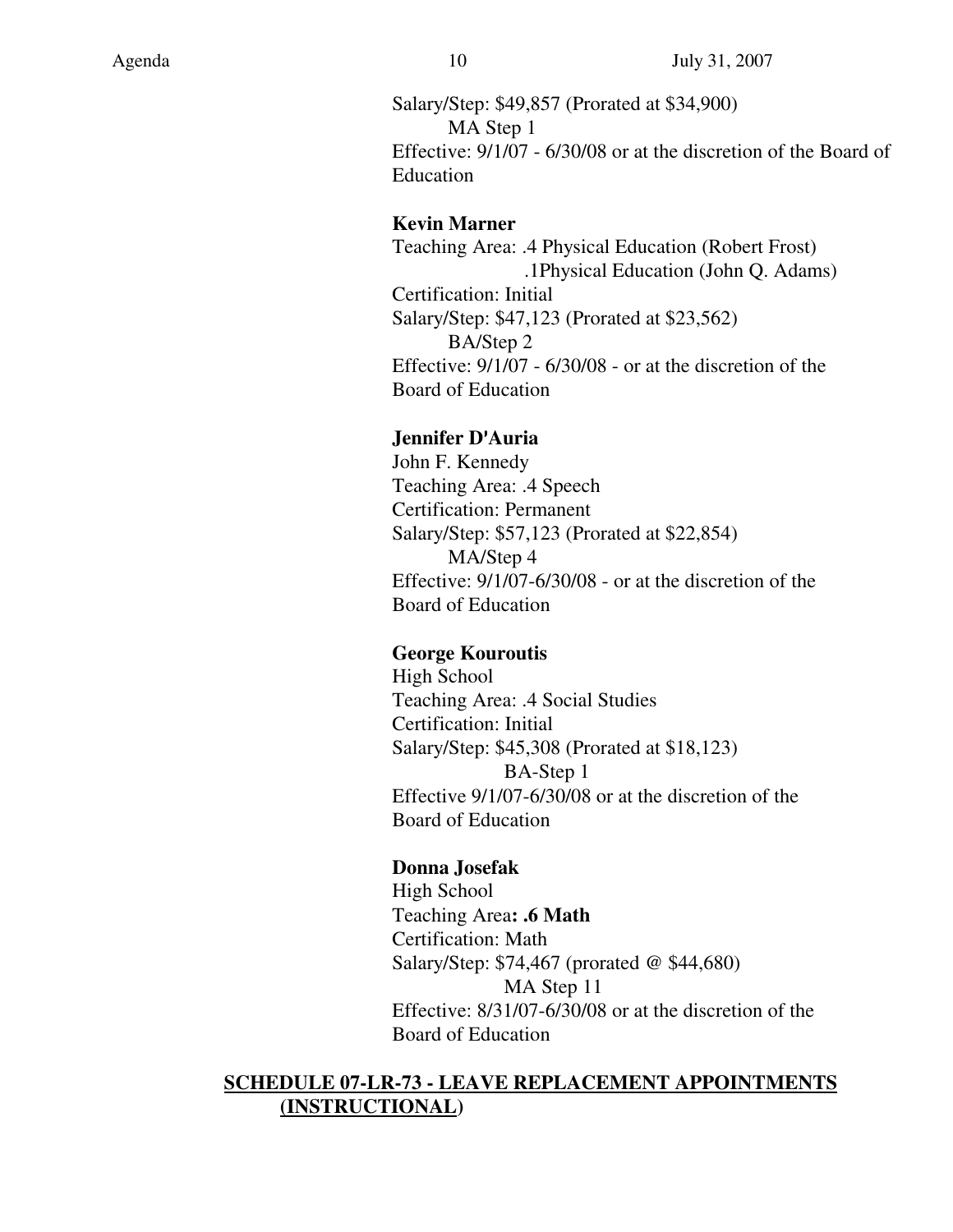#### **Melissa Price**

JFK - LTS (Leave Replacement) Teaching Area: Elementary Certification: Provisional Experience: 4 yrs. Leave Replacement - DP Salary/Step: \$59,406 - MA Step 5 Effective: 9/1/07-6/30/08 or at the discretion of the Board of Education

## **Allison Jurman**

Lincoln - LTS (Leave Replacement) Teaching Area: Elementary Certification: Permanent Experience: 4 yrs. Leave Replacement - DP Salary/Step: \$59,406 - MA Step 5 (07-08 school year only) Effective: 9/1/07 - 12/22/08 or at the discretion of the Board of Education

## **Michelle DiFazio**

May Moore - LTS (Leave Replacement) Teaching Area: Elementary Certification: Permanent Experience: 3 yrs. Leave Replacement - DP Salary/Step: \$57,135 - MA/Step 4 Effective: 9/1/07 - 6/30/08 or at the discretion of the Board of Education

## **Laurain Milazzo**

JFK - LTS (Leave Replacement) Teaching Area: Special Education Certification: Initial Experience: 2 yrs. Leave Replacement - DP Salary/Step: \$49,173 - BA/Step 3 Effective: 9/1/07-6/30/08 or at the discretion of the Board of Education

## **Dianne LaCorte**

JFK - LTS (Leave Replacement) Teaching Area: Elementary Certification: Initial Experience: 2 yrs. Leave Replacement & Perm. Sub - DP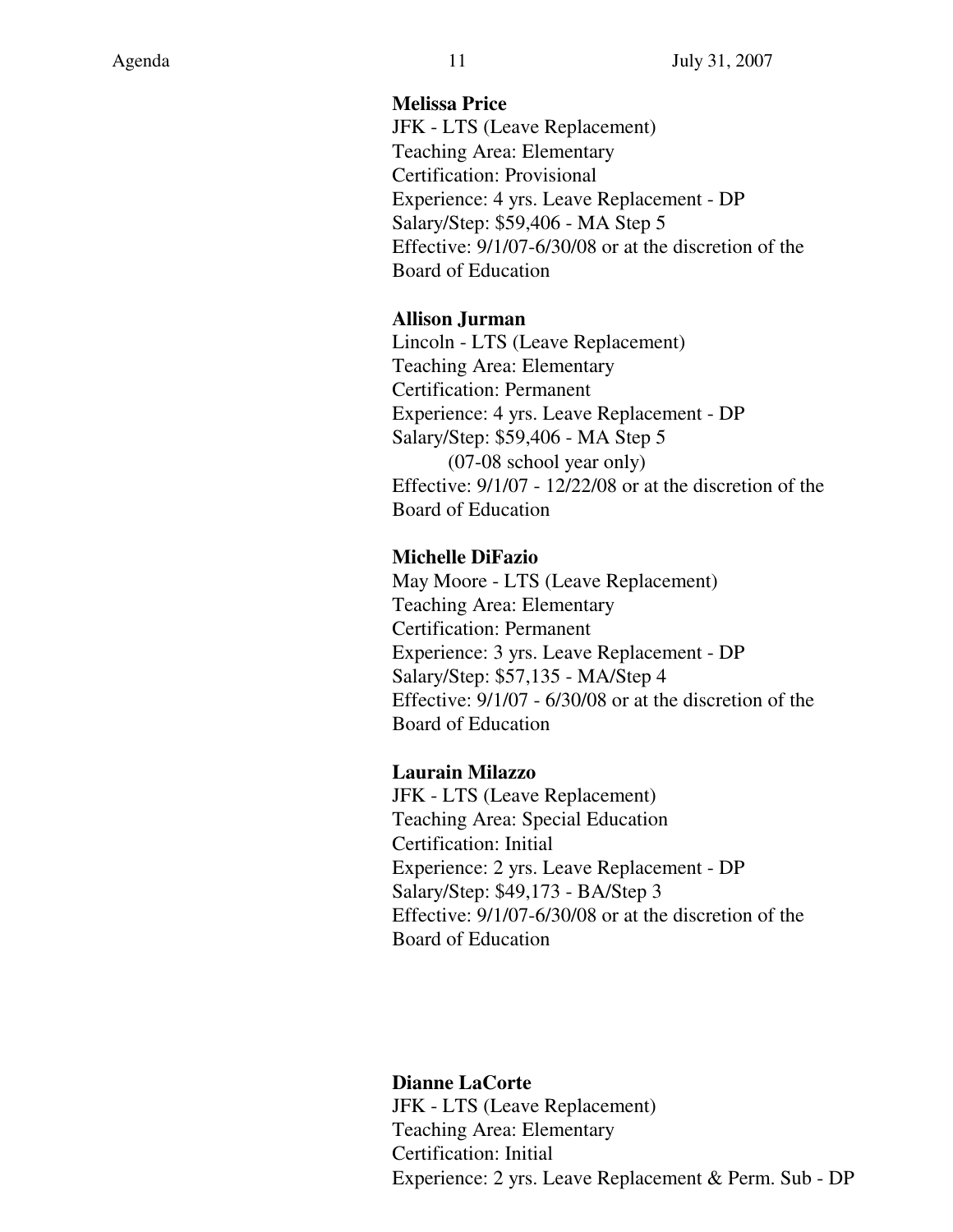Salary: \$226.54 / day Effective: 9/1/07 - 11/5/07 or at the discretion of the Board of Education

#### **Shawne Kelly-Albero**

JQA-LTS (Leave Replacement) Teaching Area: Elementary Certification: Permanent Experience: 2 yrs. Leave Replacement DPSD 2 yrs. Permanent Substitute DPSD Salary/Step: \$54,636 - MA/Step 3 Effective: 9/1/07-6/30/08 or at the discretion of the Board of Education

#### **Susan Cusack**

HS-LTS (Leave Replacement) Teaching Area; Guidance Certification: Provisional Experience: 1 yr. as Teaching Assistant DPSD Salary/Step: \$49,857 - MA/Step 1 Effective: 9/1/07-6/30/08 or at the discretion of the Board of Education

#### **SCHEDULE 07-N-218 - APPOINTMENTS (INSTRUCTIONAL)**

#### **Kristen Pascarella**

HS/Probationary Teaching Area: Math Certification: Initial Experience: 1 yr. Wantagh SD Salary/Step: \$45,750 - BA Step 2 Effective: 9/1/07-8/31/10

#### **Mary Dickinson**

HS Probationary Teaching Area: ELA Certification: Pending Experience: 2 yrs. DPSD Salary/Step: \$69,884 - MA 30 / Step 8 Effective: 9/1/07-8/31/10

#### **Vanessa Gonsalves**

HS Probationary Teaching Area: ELA Certification: Initial Experience: 1 yr. DPSD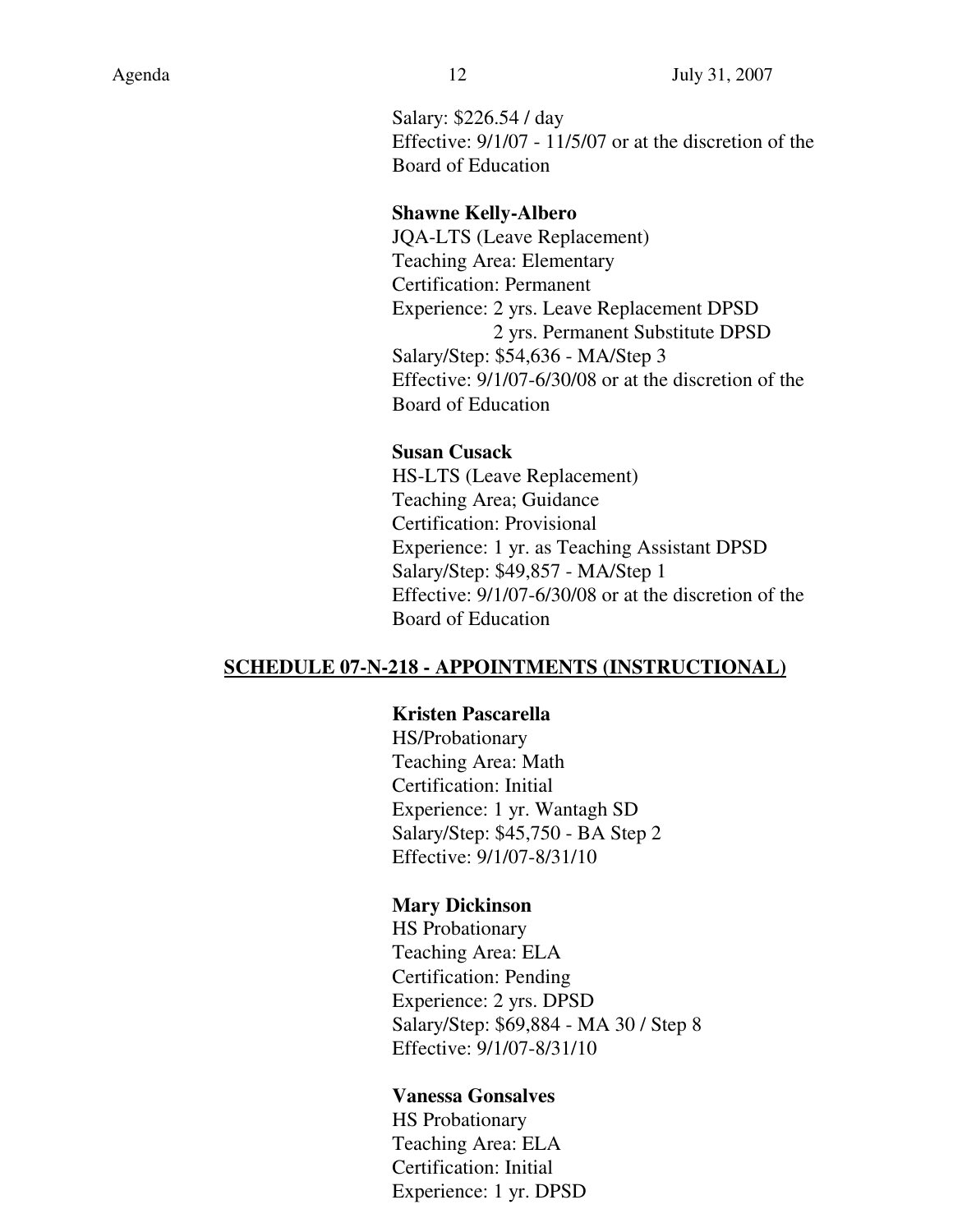Salary/Step: \$45,308 - BA Step 1 Effective: 9/1/07-8/31/10

#### **Susan Ricciardelli**

Lincoln/Probationary Teaching Area: Elementary Certification: Permanent Experience: 2 yrs. DPSD Salary/Step: \$54,636 - MA Step 3 Effective: 9/1/07-8/31/10

#### **Michael Barrigas**

HS Probationary Teaching Area: Science Certification: Provisional Experience: 1 yr. DPSD Salary/Step: \$57,135 - MA Step 4 Effective: 9/1/07-8/31/10

## **Eve Deitch**

JQA Probationary Teaching Area: Elementary Certification: Permanent Experience: 6 yrs. DP/Librarian Salary/Step: \$71,699 - MA 60/Step 7 Effective: 9/1/07-8/31/09

## **Christine Sokol**

JQA.- .4 / JFK. - .4 / DW. - .2 (Probationary) Teaching Area: Speech Certification: Permanent Experience:  $\frac{1}{2}$  yr in DPSD Salary/Step: \$57,600 - MA 30-Step 3 Effective: 9/1/07 - 8/31/10

## **Cory Black**

HS/Probationary Teaching Area: Guidance Certification: Provisional Experience: 1 yr. Permanent Sub - DPSD Salary/Step: \$49,857 - MA/Step 1 Effective: 9/1/07-8/31/10

## **Kellianne Burnham**

HS/Probationary Teaching Area: Special Education **Change of Tenure Date Due to Leave of Absence**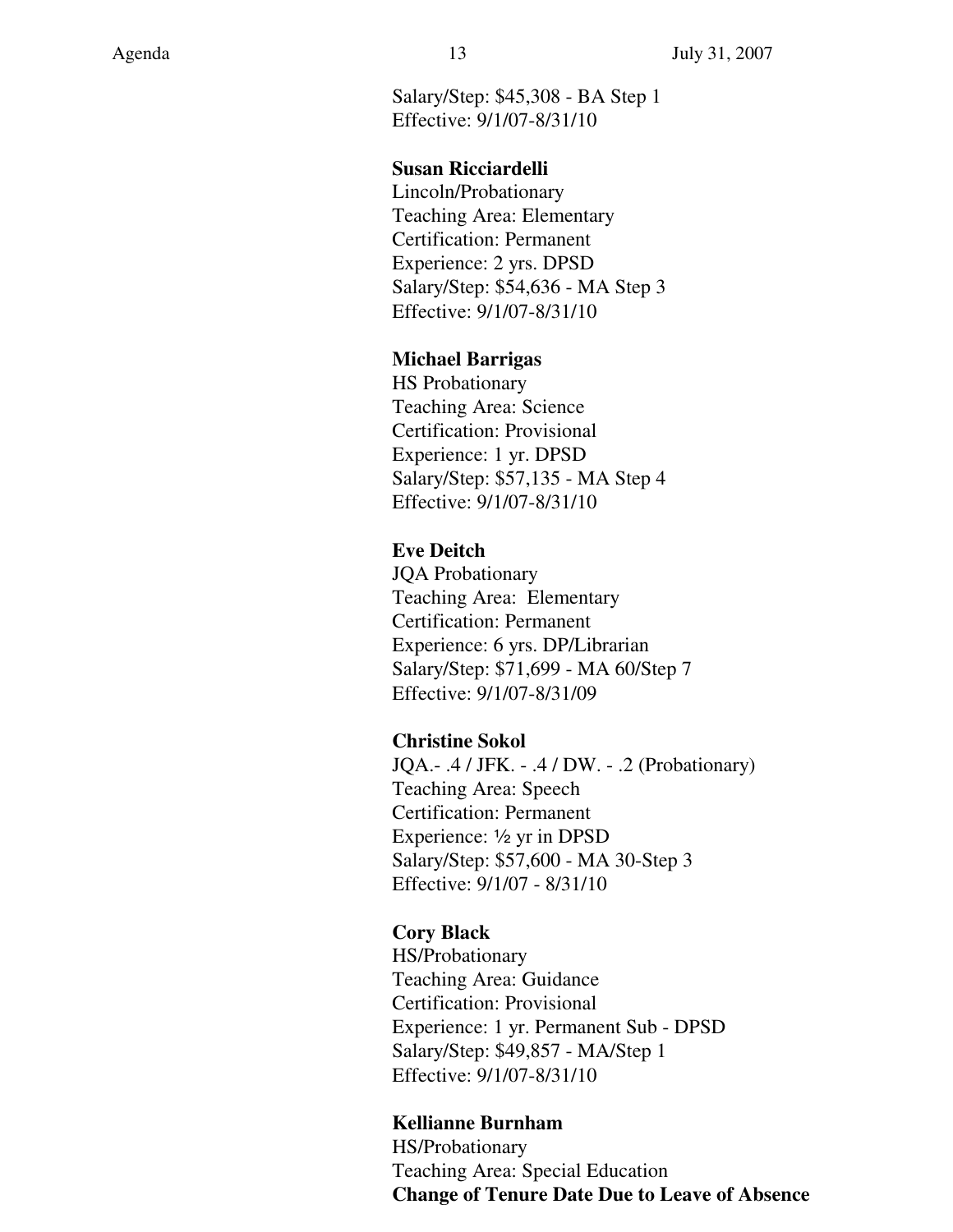#### **New Tenure Date: 11/30/08**

#### **Colleen Scannell**

May Moore / Probationary Teaching Area: Special Education Certification: Initial Experience: 1 yr. In DPSD Salary/Step: \$52,359 - MA Step 2 Effective: 9/1/07-8/31/09

#### **Jenny Dixon**

May Moore / Probationary Teaching Area: Special Education Certification: Provisional Experience: 1 yr. in DPSD Salary/Step: \$49,173 - BA - Step 3 Effective: 9/1/07-8/31/09

#### **Melissa Amitrano**

HS/Probationary Teaching Area: Social Studies Certification: Initial Experience: 1 yr. DPSD Salary/Step: \$52,354 - MA - Step 2 Effective: 9/1/07-8/31/09

## **SCHEDULE 07-NAS-145 - ADMINISTRATIVE/SUPERVISORY APPOINTMENTS (INSTRUCTIONAL)**

#### **Dominique Kawas**

Director of ELA / (Probationary) Districtwide Certification: SDA Experience: 2 yrs. Asst. & Interim Principal 3 yrs. Literacy Coordinator & 7 yrs. Reading Specialist Salary: \$105,177 Effective: 7/11/07-7/10/10

#### **James Cummings**

Business Dept. Supervisor Certification: SDA Experience: Principal @ Robert Frost Salary: \$5,000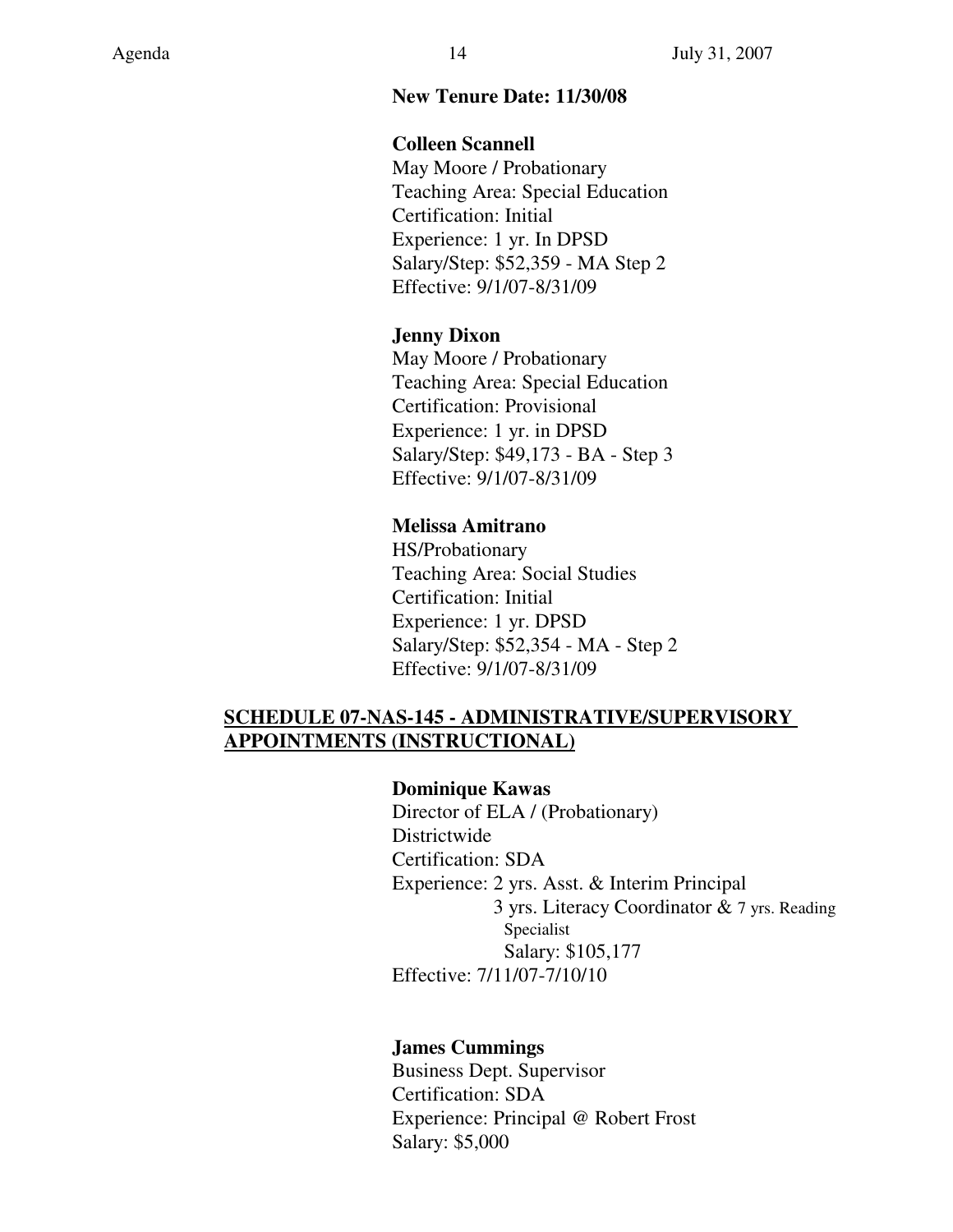Effective 9/1/07-6/30/08 or at the discretion of the Board of Education

#### **Gene Levenstien**

Interim Assistant Superintendent Business & Operations Certification: S.D.A. Experience: 3 yrs. Assistant Supt. Deer Park SD Assistant Supt. Uniondale SD Salary: \$850 / day Effective: 7/23/07

## **SCHEDULE 07-NC-53 - COORDINATOR ASSIGNMENT (INSTRUCTIONAL)**

#### **Jill Perry Eising**

Districtwide Subject: Business Coordinator Amt: \$5527.60 Effective: 9/1/07-6/30/08 or at the discretion of the Board of Education

#### **SCHEDULE 07-NPS-208 - PER-DIEM SUBSTITUTES - (INSTRUCTIONAL**)

#### **Melissa Watson**  Certification: Pending Per-Diem Substitute

Salary: \$85/ day Effective: 9/1/07

## **SCHEDULE 07-NS-215 - APPOINTMENTS (INSTRUCTIONAL) REGULAR SUBSTITUTES**

#### **Lisa Robuffo**

High School - Teaching Area: .3 Permanent Substitute Certification: Initial Salary/Step: \$30./day Starting Date: 9/1/07-6/30/08 or at the discretion of the Board of Education

## **Kevin Marner**

Robert Frost Teaching Area: .5 Permanent Substitute Certification: Initial Salary/Step: \$50./day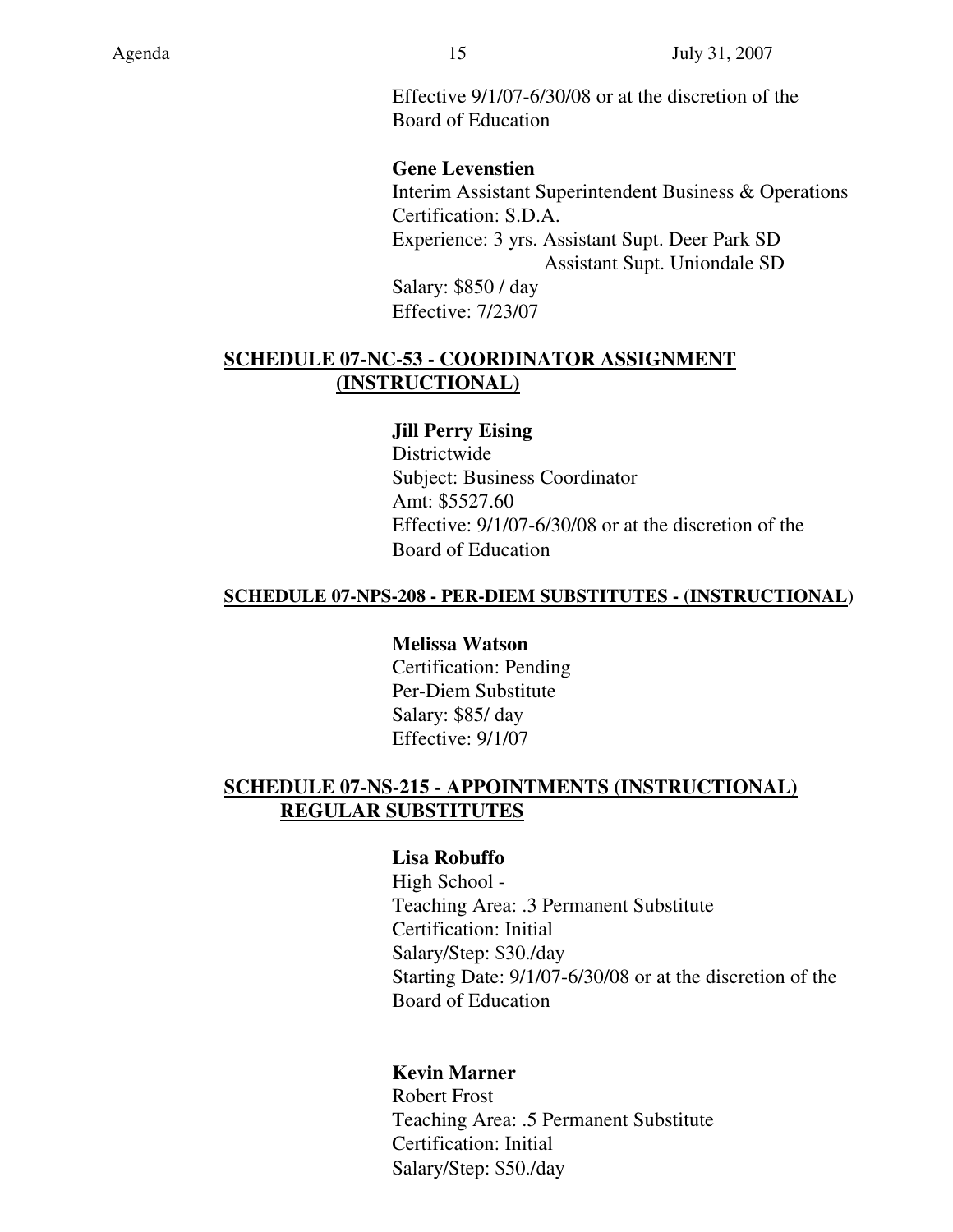Starting Date: 9/1/07-6/30/08 or at the discretion of the Board of Education

#### **Jessica Kalisiewicz**  JFK

Teaching Area: Permanent Substitute Certification: Initial Salary/Step: \$100/day Starting Date: 10/1/07-5/31/08 or at the discretion of the Board of Education

## **Lori Mitchell**

JFK Teaching Area: Permanent Substitute Certification: Initial Salary/Step: \$100/day Starting Date: 10/1/07-5/31/08 or at the discretion of the Board of Education

## **Christine Pellechia**

JFK Teaching Area: Permanent Substitute Certification: Permanent Salary/Step: \$100/day Starting Date: 10/1/07-5/31/08 or at the discretion of the Board of Education

# **Lillian Hasemann**

JFK Teaching Area: Permanent Substitute Certification: Initial Salary/Step: \$100 / day Starting Date: 10/1/07-11/5/07 or at the discretion of the Board of Education

## **James Rubino**

JFK Teaching Area: Permanent Substitute Certification: Initial Salary/Step: \$100/day Starting Date: 10/1/07-5/31/08 or at the discretion of the Board of Education

**Brieanne Ost**  JFK Teaching Area: Permanent Substitute Certification: Initial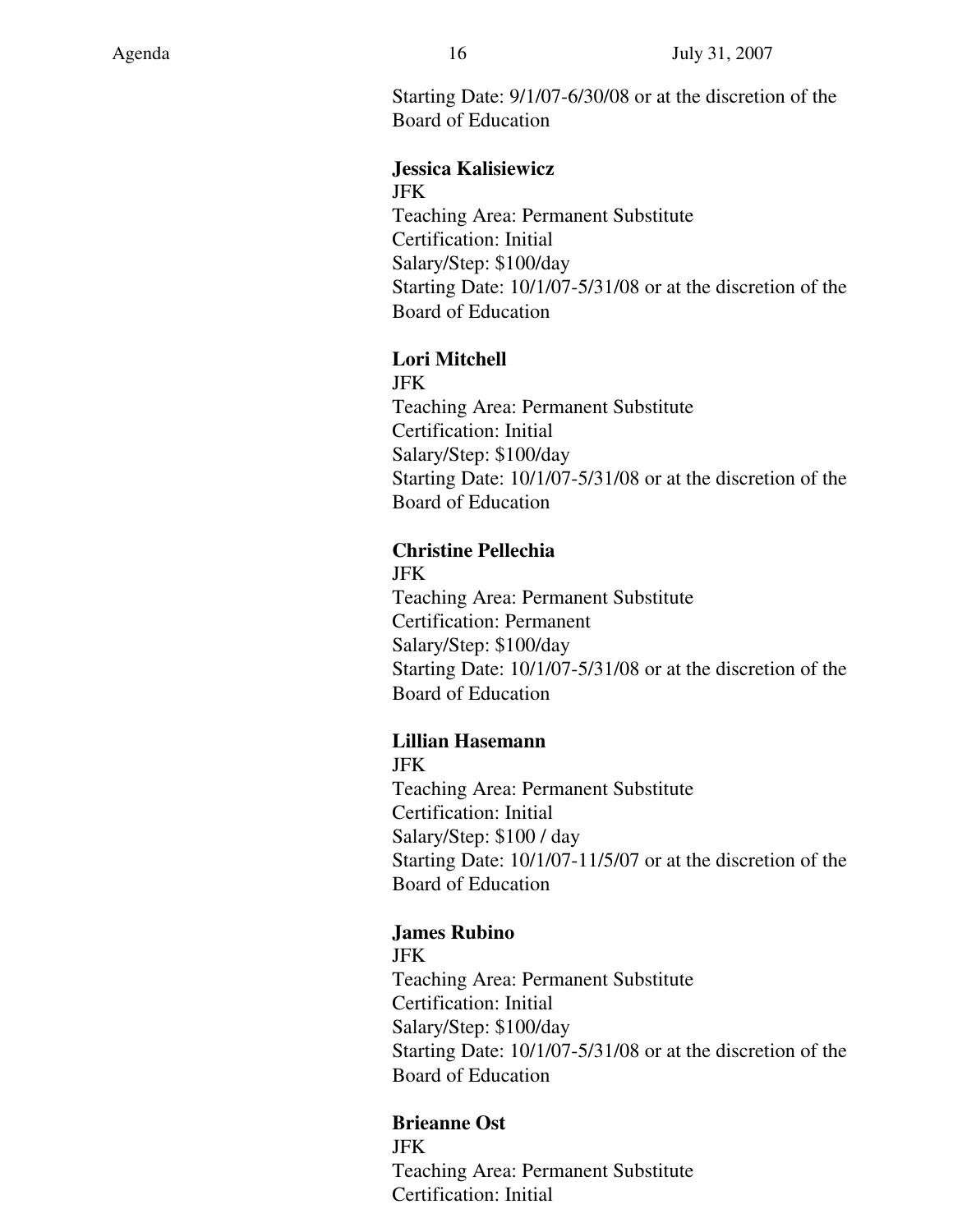Salary/Step: \$100 / day Starting Date: 10/1/07-5/31/08 or at the discretion of the Board of Education

#### **Dianne LaCorte**

JFK

Teaching Area: Permanent Substitute Certification: Initial Salary/Step: \$100/day Starting Date: 11/6/07-5/31/08 or at the discretion of the Board of Education

## **Nancy DePalo**

JQA Permanent Substitute Certification: Provisional Salary/Step: \$100 /day Starting Date: 10/1/07-5/31/08 or at the discretion of the Board of Education

## **Beatrice Guzzo**

JQA Permanent Substitute Certification: Provisional Salary/Step: \$100 / day Starting Date: 10/1/07-5/31/08 or at the discretion of the Board of Education

## **Lynn Hadity**

JQA Permanent Substitute Certification: Provisional Salary/Step: \$100 /day Starting Date: 10/1/07-5/31/08 or at the discretion of the Board of Education

## **John Sanzone**

JQA Permanent Substitute Certification: Provisional Salary/Step: \$100 /day Starting Date: 10/1/07-5/31/08 or at the discretion of the Board of Education

## **Tiffany Fasanelli**

May Moore - Permanent Substitute Certification: Initial Salary: \$100 / day Starting Date: 10/1/07-5/31/08 or at the discretion of the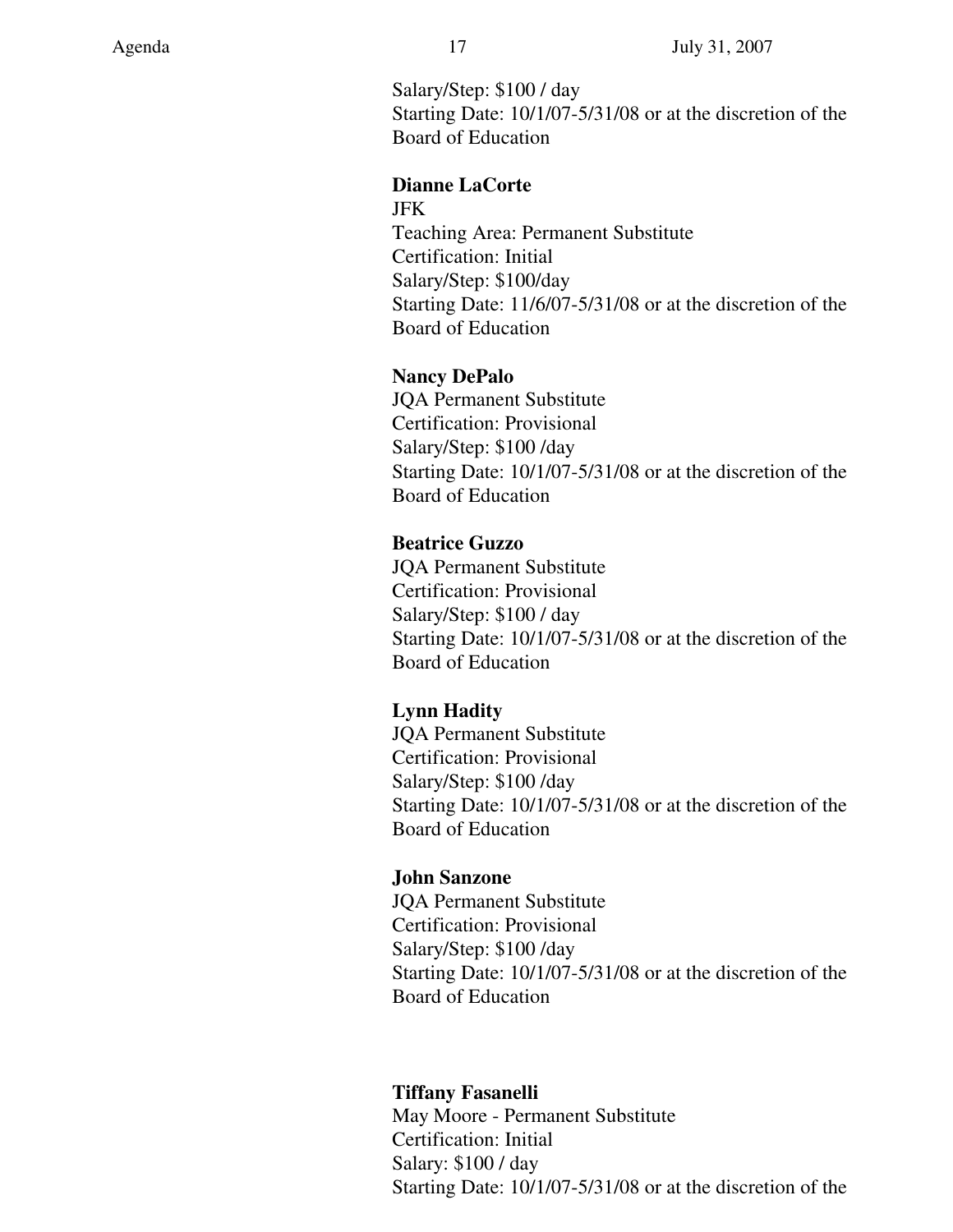## Board of Education

## **Linda Mulholland**

May Moore - Permanent Substitute Certification: Permanent Salary: \$100 / day Starting Date: 10/1/07-5/31/08 or at the discretion of the Board of Education

## **Nicoleta Skoljarev**

May Moore - Permanent Substitute Certification: Initial Salary: \$100 / day Starting Date: 10/1/07 - 5/31/08 or at the discretion of the Board of Education

## **Jennifer Zylberberg**

May Moore - Permanent Substitute Certification: Initial Salary: \$100 / day Starting Date: 10/31/07 - 5/31/08 or at the discretion of the Board of Education

## **George Kouroutis**

HS / . 6 Permanent Substitute Certification: Initial Salary: \$60 / day Starting Date: 9/1/07 - 6/30/08

## **SCHEDULE 07-NSS-12 - APPOINTMENTS (INSTRUCTIONAL) (Summer School)**

Under same schedule the following are **May Moore Summer School** Instructional Staff with a **salary of \$4,182.53** and an **Effective Date of 7/9/07-8/9/07** or at the discretion of the Board of Education**:** 

| <b>Joseph Bottino</b>  | <b>Christine Carr</b>    | Angela Giannotti         |
|------------------------|--------------------------|--------------------------|
| Elementary             | <b>Special Education</b> | <b>Special Education</b> |
| <b>Anne Isip</b>       | <b>Alice Kane</b>        | Deana LaPlaca            |
| Elementary             | <b>Special Education</b> | Elementary               |
| <b>Wendy Massaro</b>   | <b>Scott Miller</b>      | <b>Mary Moore</b>        |
| Elementary             | <b>Special Education</b> | <b>Special Education</b> |
| <b>Jason Ranghelli</b> | Keri Schumacher          |                          |

Elementary Elementary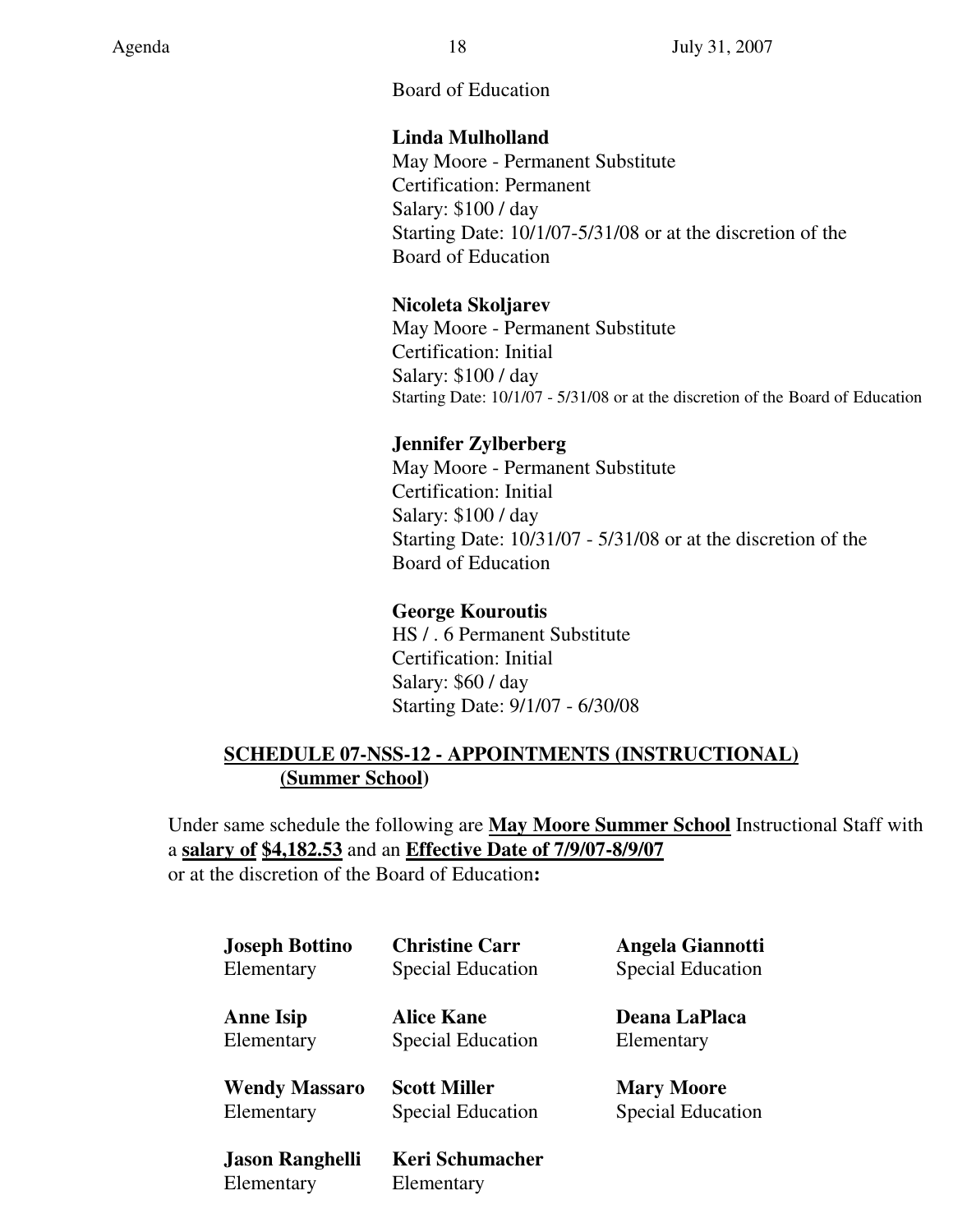Under same schedule the following are **Robert Frost Summer School Instructional Staff** with an **Effective Date of 7/9/07-8/17/07** or at the discretion of the Board of Education:

**Evelyn Abeles Jason Bond Carol Byrne** Foundations of Math & Math 6 English 6 Library Salary: \$5,094.65 Salary: \$2,717.15 Salary: \$5,094.65

**Cindy Jewell Jack Lovascio Dean Militello**  Foundations of Math & Int. Algebra English 7 Special Education & Resource Rm Salary: \$5,094.65 Salary: \$2,717.15 Salary: \$5,094.65

**Michael Moriarty Richard Paruolo Jennifer Pomponio** English 11/12 Global 9 Phys. Ed. Salary: \$5,094.65 \$5,094.65 \$2,717.15

**Matthew Prahl John Rafferty Jeanne Regan** Sp. Ed. & Resource Rm. US History & Gov. Econo. Math A & Geometry Salary:\$5,094.65 Salary: \$5,094.65 Salary: \$5,094.65

**Stephen Moran Don Uhrie** Special Ed. & Resource Rm English 8

**Peter Colletti Lia Demyen Carla DeVito** Global 10 Math 7 & Math 8 English 9 & 10 Salary: \$5,094.65 Salary: \$5,094.65 Salary: \$5,094.65

Salary: \$5,094.65 Salary: \$2,717.15

Under same schedule the following are **May Moore Summer School Instructional Staff**: **Teaching Area: Autism** - **Effective Between 7/9/07-8/9/07** or at the discretion of the Board of Education:

**Mary Madigan Michelle DiFazio Anita Askew**  Salary: \$4,182.53 (20 days) Salary: \$4,182.53 (20 days) Salary: \$2,091.30

(10 days)

**Colleen Scannell Christine Sokol** 

Salary: \$1,045.65 (5 days) Salary: \$6,273.90 (30 days)

Under same schedule the following are **May Moore Summer School Teaching Assistants Instructional Staff** with an **Effective Date of 7/9/07-8/9/07** or at the discretion of the Board of Education:

**Donna Arena Anna Marino Joanne Pendzinski**  Teaching Area: Elementary Teaching Area: Elementary Teaching Area: Elementary Certification: Level III Certification: Level I Certification: Continuing Salary: \$14.65 / hr. Salary: \$16.51 / hr. Salary: \$16.51 / hr.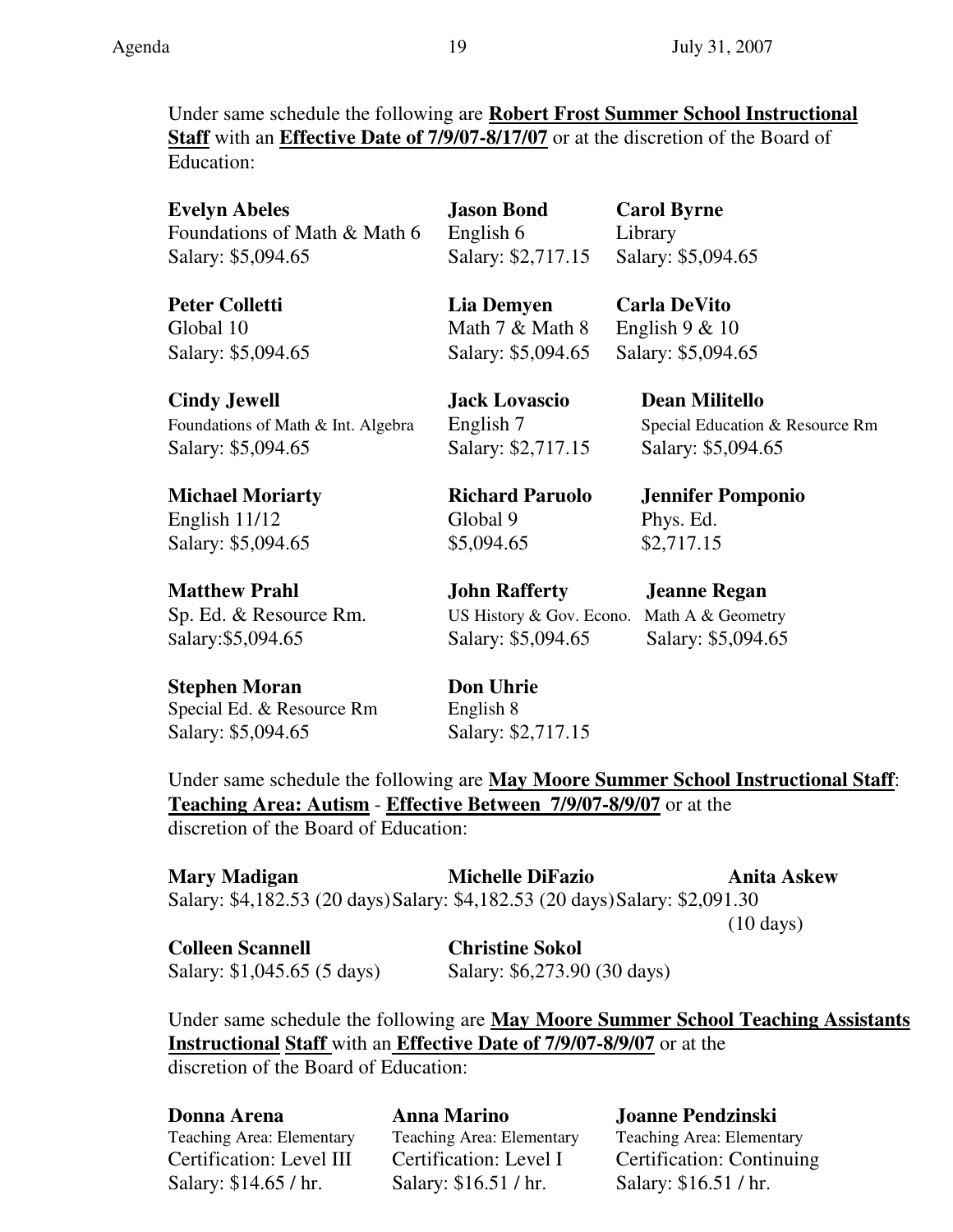**Faye Parag Dea Compitello Lauren McHugh**  Teaching Area: Autism Teaching Area: Autism Teaching Area: Autism Certification: Level I Certification: Level III Certification: Initial (teaching) Salary: \$13.30 /hr. Salary: \$16.51 / hr. Salary: \$12.96 / hr.

Salary: \$13.95 / hr.Salary: \$13.95 / hr.Salary: \$12.96 /hr.

#### **Brenda Klein Cecilia Caltabellotta Tiffany Fasanelli**

Teaching Area: Autism Teaching Area: Autism Teaching Area: Autism Certification: Level I Certification: Level I Certification: Initial (teaching)

## **SCHEDULE 07-O-185 - RETIREMENTS/ RESIGNATIONS/ TERMINATIONS/ REMOVALS (INSTRUCTIONAL)**

#### **Meghann Lindberg**

District Wide- Per Diem Substitute Effective: 6/30/07 Resignation: No outstanding obligation to District

#### **Jessica Schwartz**

District Wide - Per Diem Substitute Effective: 6/18/07 Resignation: No outstanding obligation to District

#### **Margaret Graham**

HS - Teaching Assistant Effective: 6/22/07 Resignation: No outstanding obligation to District

#### **Kathleen Taranto**

JFK - Teaching Assistant Effective: 6/22/07 Resignation: No outstanding obligation to District

#### **Anita Askew**

JFK / Special Education Effective: 8/13/07 Resignation. No outstanding obligation to District

#### **Frank Scheno**

JFK / Music Effective: 7/12/07 Resignation. No outstanding obligation to District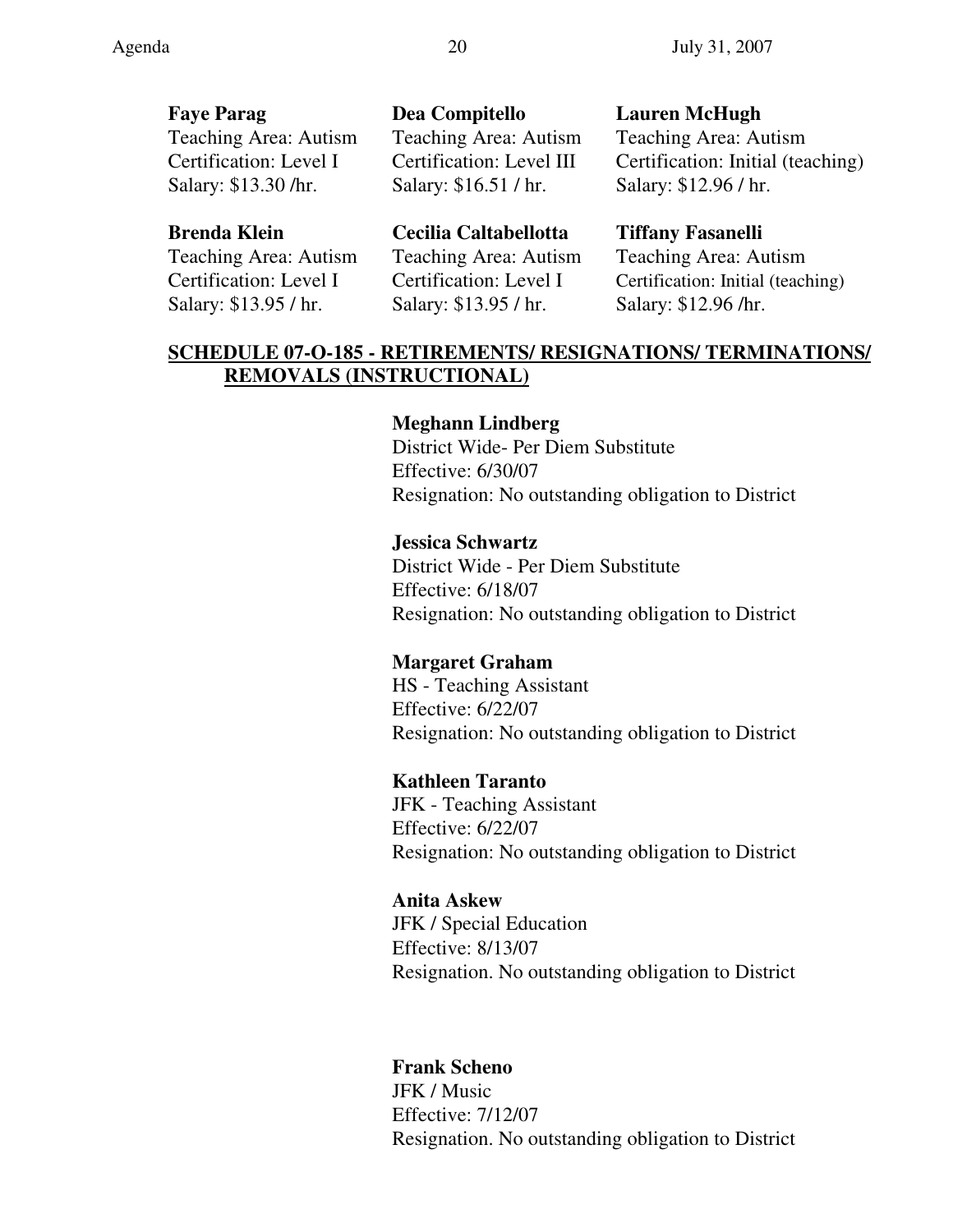## **Frank Leahy**

Director of Physical Education & Health Effective: 2/28/09 Resignation for the purpose of retirement. No outstanding obligation to District

## **Andrea Reilly**

May Moore / Summer School Teacher Effective: 7/9/07 Removed from the summer school list **ONLY** - due to low Enrollment

# **Phyllis Tedeschi**

May Moore / Summer School Teacher Effective: 7/9/07 Removed from the summer school list **ONLY** - due to low Enrollment

## **Jacklyn Salerno**

Per-Diem Substitute Effective: 6/28/07 Resignation. No outstanding obligation to District

# **Elizabeth Scheiner-Hoppe**

High School/Special Education Effective: 6/30/07 Resignation. No outstanding obligation to District

# **SCHEDULE 07-Q-185 - LEAVES OF ABSENCE (INSTRUCTIONAL)**

## **Tara Sherman**

HS / Special Education Effective: 6/13/07-6/22/07 Maternity Sick Leave

# **Kellianne Burnham**

JFK / Special Education Effective: 9/1/07-6/30/08 Child Rearing Leave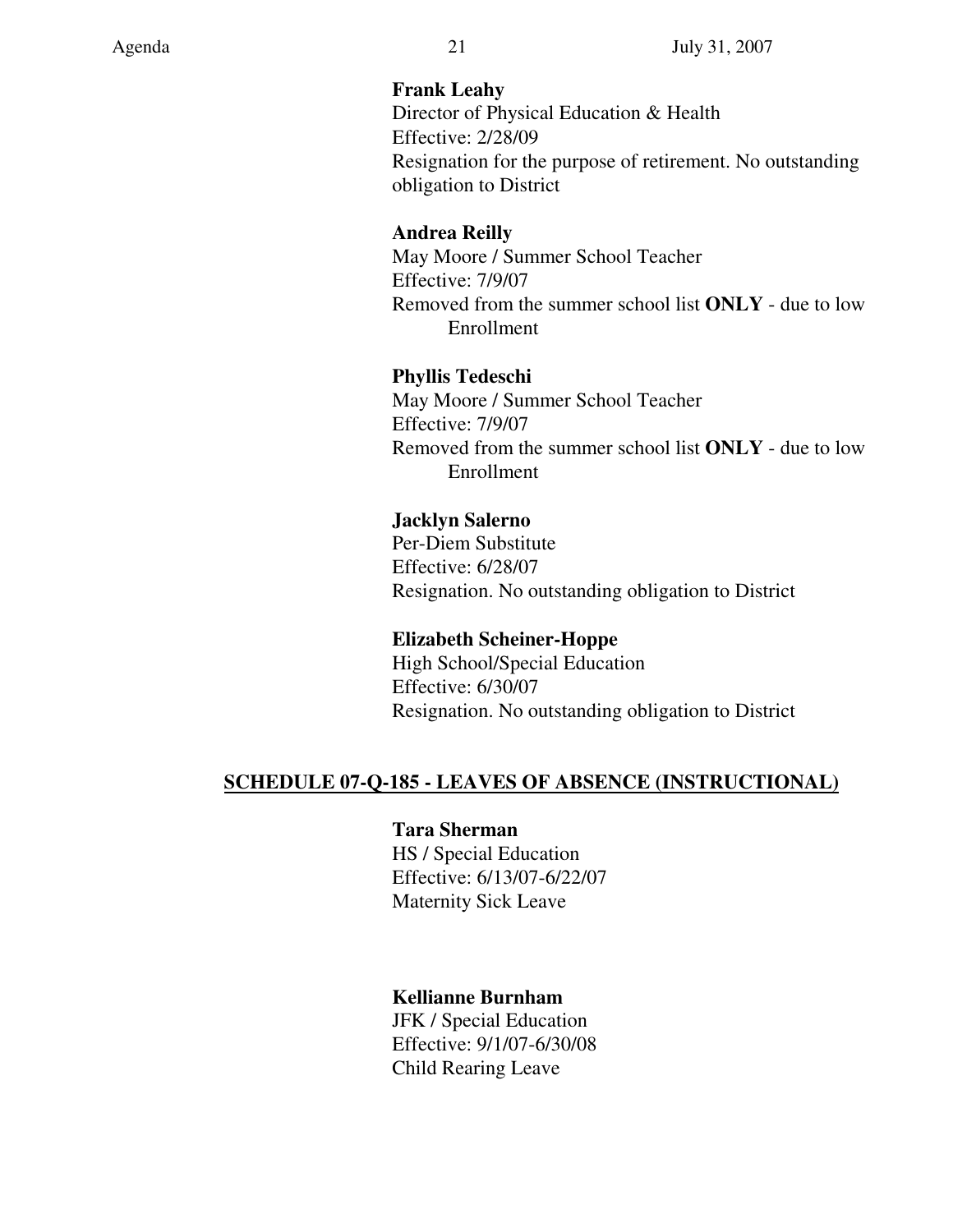# **Christine Curran**

Robert Frost / Elementary Effective: 9/4/07-11/26/07 Maternity Leave (FMLA)

# **Carey Okurowski**

Robert Frost - Science Effective: 9/4/07 - 11/23/07 Maternity Leave (FMLA)

# VIII. **RECEIPT OF SCHEDULES**

RECOMMEND, that the Board of Education approve the following schedules collectively:

# **SCHEDULE 07-A-339 - TREASURERS REPORT AND COMPUTER RUN**

Statement of Revenues General Fund June 2007 Federal Fund June 2007 School Lunch Fund June 2007

Treasurer's Report June 2007 Cash Flow June 2007 Check Listing of Numbers June  $30^{th}$ , & July  $19^{th}$  2007

# **SCHEDULE 07-B-669 - APPROPRIATION OF BUDGET STATUS REPORT**

Appropriation Budget Status Report - General Fund - July 2007 Federal Fund - June 2007 School Lunch Fund - June 2007

Extra Classroom Activities Fund - May 2007

# IX. **Concerns, Comments, Questions - Board of Education**